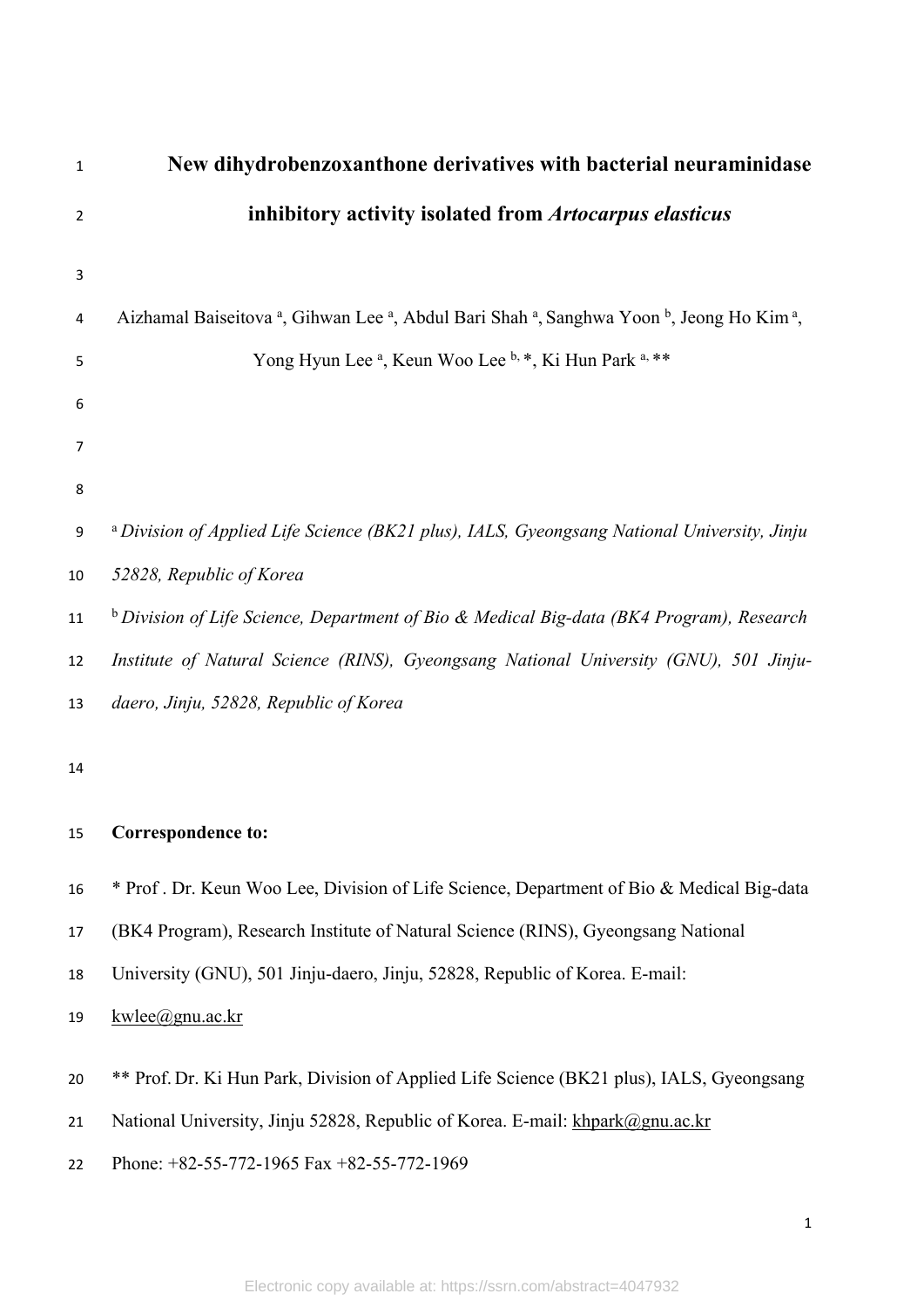#### **Abstract**

 *Artocarpus elasticus* is a popular fruit tree in the tropical regions. Primary screenings of methanol extracts of the root bark confirmed its potent inhibition of bacterial neuraminidase (BNA), which plays an essential role in the pathogenesis of many microbial diseases. Assessments of the responsible phytochemicals were conducted by isolating eight compounds (**1**-**8**) and two of them (**6** and **8**) were identified as new compounds. Among the isolates, the 29 dihydrobenzoxanthones attained the highest BNA inhibition with  $IC_{50}$  values of  $0.5 \sim 3.9 \mu M$ . Further investigation of the inhibitory mechanism by Lineweaver-Burk plots revealed the phytochemicals to function as reversible noncompetitive inhibitors. Fluorescence quenching showed their binding affinities were highly correlated with their inhibitory potential dose- dependently. Molecular docking experiments suggested the dihydrobenzoxanthones (**4** and **6**) as noncompetitive inhibitors of BNA with unique interaction with Tyr435 of BNA in comparison with the mother flavonoid (**7**).

**Keywords:** *Artocarpus elasticus*, dihydrobenzoxanthone, bacterial neuraminidase.

- 
- 
- 
- 
- 
- 

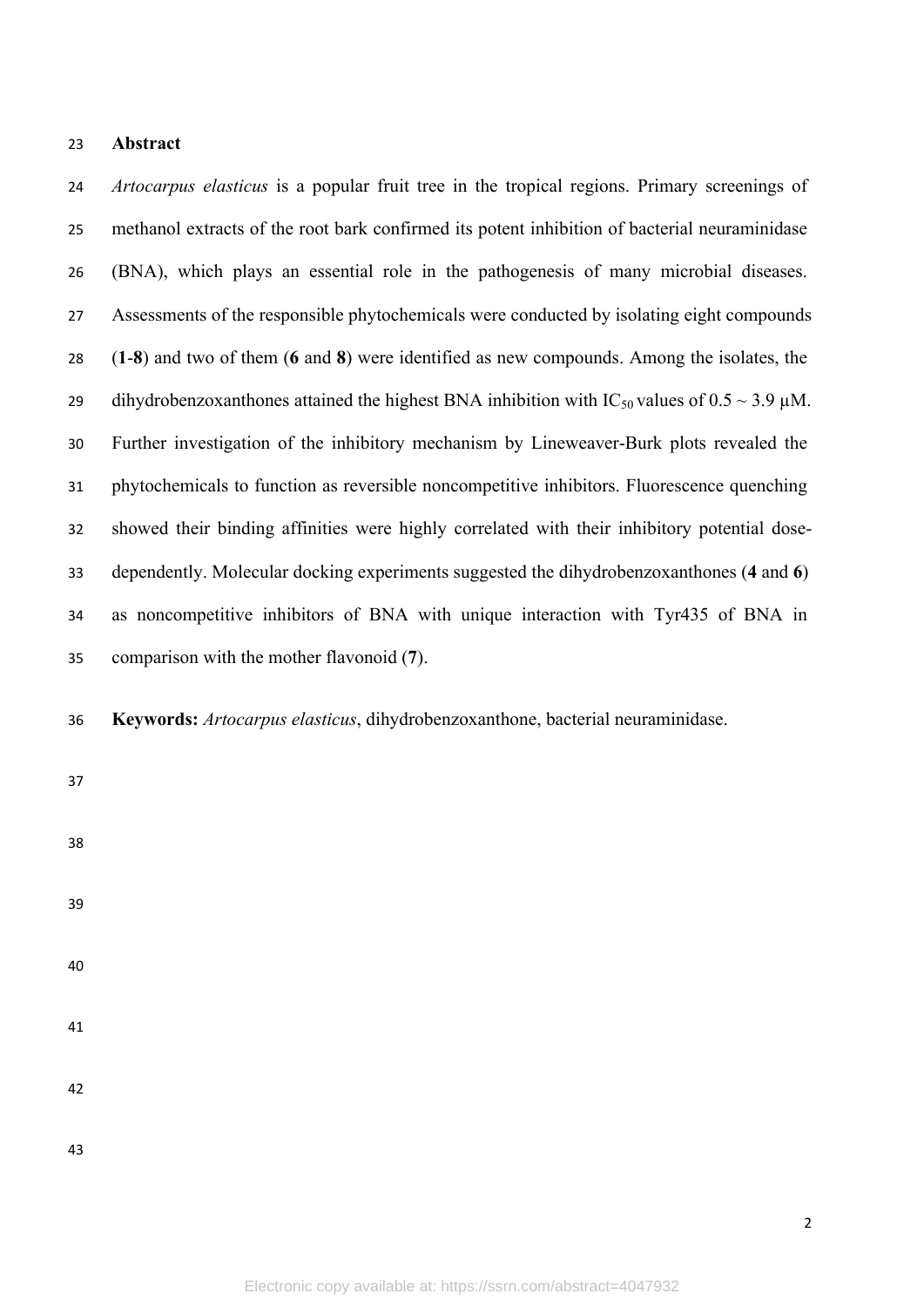### **1. Introduction**

 Bacterial neuraminidase (BNA) is attractive because of its involvement in infections with certain pathogenic bacteria, inflammation during infection, and the production of biofilms [1]. The BNA enzyme (EC 3.2.1.18) hydrolases the glycosidic linkages of terminal sialic acid residues in oligosaccharides, glycoproteins, and glycolipids [2]. This enzyme is strictly specific with respect to the configuration of the glycosidic bond and relatively specific to the 50 position of this bond in the molecule, and usually cleaves  $\alpha$ -2→3 and  $\alpha$ -2→6 galactose [3]. The main function of BNA is to cleave the sialic acid residues of the cellular receptor to which the newly formed particles are attached, after which they can penetrate new cells [4]. After infection, the sialic acid linkage plays a key role in the initiation of the inflammatory cascade by producing explosive cytokines leading to sepsis [5]. A number of microorganisms have been found to contain neuraminidase, which critically controls some of them [6]. For example, *Clostridium perfringens* can infect the host cell only in the presence of neuraminidase, because the sialic acid linkage is a target recognition point for the bacteria [7]. Without this, enzyme infection would be limited to one round of replication, rare enough to cause disease. Thus, the BNA is associated with regulating the release of toxins from intestinal infections and the substrate generation needed for bacterial metabolism as a source of energy for growth [7]. The variation of BNA permits the disease to evade human immune responses and therefore necessitates the formulation of new inhibitors.

 *Artocarpus elasticus* is a member of the Breadfruit (Maraceae) family, which contain around 50 species in the genus [8]. The common name preferred in Malaysia is Terap, which produces edible fruit and seeds that have foul-smelling pulp [9]. *Artocarpus* plants have been used as traditional medicine in Southeast Asian countries; particularly, the leaves of *A. elasticus* were used to treat tuberculosis and vomiting, the bark was used to treat inflammation, and the latex was also used in dysentery [10,11]. Earlier reports showed that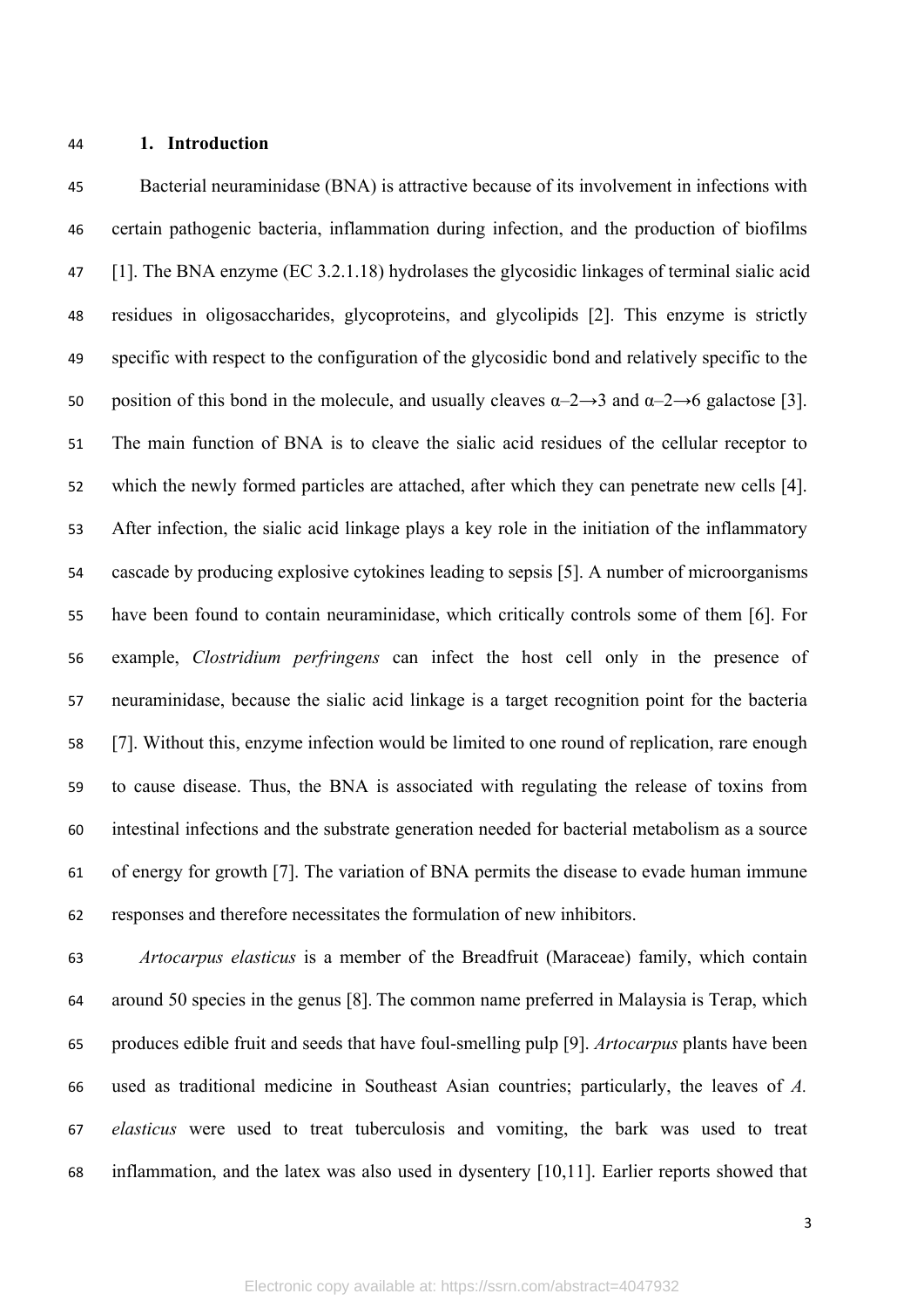the major secondary metabolites in the roots and barks were prenylated flavonoids and dihydrobenzoxanthone derivatives [8,10,13,14]. The main metabolites were found to be α- glucosidase, xanthine oxidase, and human neutrophil elastase inhibitory, antibacterial, anticancer, and antioxidant properties, and inhibition of DNA oxidation activities [10,14–18]. The metabolites of *A. elasticus*, particularly dihydrobenzoxanthones, have not been reported to have BNA inhibitory potential.

 The purpose of our study was the investigation of the potential of the dihydrobezoxanthones isolated from *A. elasticus* to inhibit BNA. The isolation and identification of responsible phytochemicals with spectroscopic methods resulted in the characterization of eight compounds, of which two were new. The kinetic parameters of the inhibitory mode were determined by double reciprocal plots of the Michaelis-Menten equation. The binding affinities between the BNA enzyme and the identified compounds were measured by conducting fluorescence (FS) quenching experiments. The binding site was found by molecular docking experiments, which gave the explanation of BNA inhibition by dihydrobenzoxanthones.

## **2. Materials and Methods**

# *2.1. Instruments and chemicals*

 NMR spectra were recorded on a Bruker AM500 spectrometer (Karlsruhe, Germany). 87 Mass data detected using a mass spectrometer JEOL JMS-700 (Tokyo, Japan). Forte/R 100 (YMC, Kyoto, Japan) recycling HPLC and MPLC with a Triart C18 column (YMC, Japan) were used for the isolation. Analytical grade methanol, acetonitrile, water, and acetic acid for HPLC were purchased from Fisher Scientific (Korea). Enzyme assays were performed on a SpectraMax M3 Multi-Mode Microplate Reader (Molecular Devices, LLC., San Jose, USA). *C. perfringens* neuraminidase (EC 3.2.1.18), quercetin, and 4-methylumbelliferyl-α-<sub>D</sub>-acetylneuramic acid sodium salt were purchased from Sigma Aldrich (St. Louis, USA).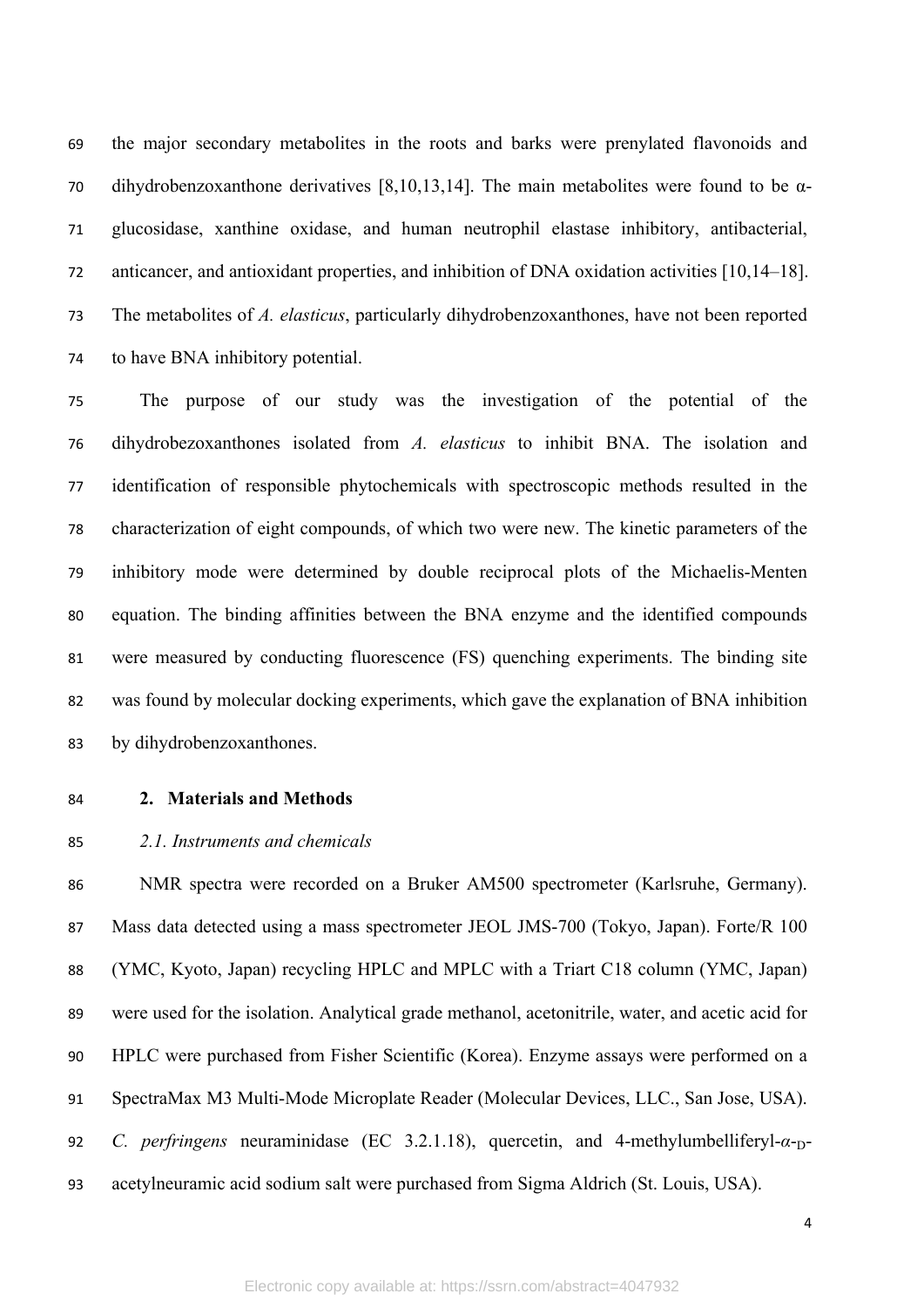#### *2.2. Plant material*

 *Artocarpus elasticus* root bark was collected in December 2013 in Malaysia by Associate Professor Dr. Mohd Azlan Nafiah. The specimen voucher (TM1016) was issued by the Universiti Pendidikan Sultan Idris, Malaysia.

*2.3. Extraction and isolation* 

 The compounds were isolated according to previously published methods, with slight modification, which led to the isolation of new compounds [16]. Extraction of *A. elasticus* bark (300 g) with methanol (10 L) yielded a crude gum with a reddish-brown color (32 g), from which then obtained the chloroform extract by liquid-liquid fractionation (17 g). 103 Chloroform extract was fractionated by MCI GEL CHP20P ( $30 \times 5$  cm,  $75-150$  µm,  $500$  g) 104 column with methanol in water (20%  $\rightarrow$  100%) resulting in the fractions A1–10. The 105 fractions A6-10 (around 5 g) were subjected by MPLC (using an ODS column  $25 \times 3$  cm, S-106 10 μm, 12 nm, YMC) by the solvents system methanol in water  $(0 \rightarrow 100\%)$  to produce the 107 subfractions B1-100. The subfractions B20-40, around 2 g, were subjected to recycling HPLC (ODS, 25 × 3 cm, S-5 μm, 12 nm, YMC), to isolate compounds **5** (22 mg), **6** (18 mg), and **8** (25 mg). The same, recycling HPLC was used to process subfractions B40-50, approximately 3 g, to isolate dihydrobenzoxanthone **3** (32 mg), **4** (27 mg), and **7** (19 mg). Subfractions B50-65 (3 g) were similarly recycled on HPLC to give compounds **1** (35 mg) and **2** (26 mg). The detailed spectroscopic data are as follows.

113 *Artoindonesianin W (1)*: Brown amorphous powder; Mp 168-170 °C;  $[\alpha]_D^{20}$  +77.5 (c 0.1,

- MeOH). UV (MeOH) *λmax* (log *ɛ*) 205 (4.02), 230 (4.08), 250 (4.08), 260 (4.07), 275 (4.05),
- 375 (4.02); IR (KBr) 3430, 2927, 1655, 1598 cm-1; FABMS, *m*/*z* 383 [M+H]<sup>+</sup> ; HREIMS, *m*/*z*
- 116 383.1149 [M+H]<sup>+</sup> (calcd for C<sub>25</sub>H<sub>26</sub>O<sub>8</sub> 383.1053); <sup>1</sup>H NMR (500 MHz, acetone- $d_6$ )  $\delta$  1.78
- (3H, s, H-13), 2.43 (1H, dd, *J* = 15.98 Hz, H-9a), 3.39 (1H, dd, *J* = 15.98 Hz, H-9b), 3.89 (3H,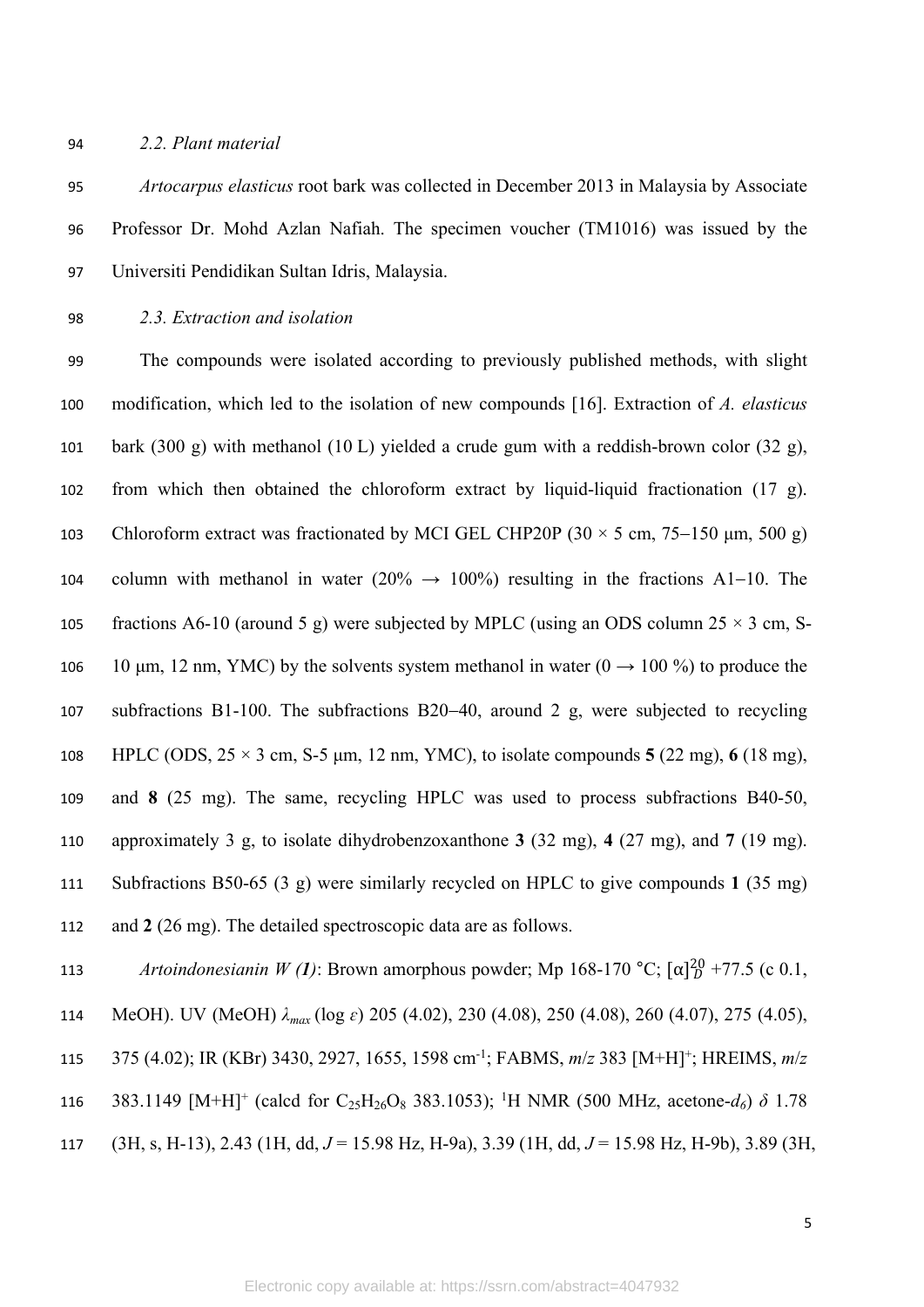s, 7-OMe), 3.99 (1H, d, *J* = 6.3 Hz, H-10), 4.29 (1H, s, H-12a), 4.65 (1H, s, H-12b), 6.29 (1, s, H-6), 6.50 (1H, s, H-3′), 6.65 (1H, s, H-8);<sup>13</sup>C NMR (125 MHz, acetone-*d6*) *δ* 21.97 (C-13), 22.39 (C-9), 38.01 (C-10), 56.39 (7-OMe), 93.17 (C-8), 98.69 (C-6), 103.84 (C-3′), 105.64 (C-4a), 106.56 (C-1′), 111.67 (C-3), 111.88 (C-12), 129.42 (C-6′), 136.93 (C-5′), 145.37 (C- 11), 151.16 (C-4′), 151.40 (C-2′), 157.67 (C-8a), 161.85 (C-2), 162.92 (C-5), 166.09 (C-7), 123 181.09 (C=O, C-4).

 *Artobiloxanthone (2)*: Brown gum; EIMS *m*/*z* 434 [M]<sup>+</sup> ; HREIMS *m*/*z* 434.1363 [M]<sup>+</sup> (calcd for C25H22O7 434.1366); <sup>1</sup>H NMR (500 MHz, acetone-*d6*) *δ* 1.51 (3H, s, H-17), 1.54 (3H, s, H-18), 1.86 (3H, s, H-13), 2.51 (1H, dd, *J* = 15.9 Hz, H-9a), 3.47 (1H, dd, *J* = 15.9 Hz, H-9b), 4.07 (1H, brs, *J* = 6.2 Hz, H-10), 4.38 (1H, s, H-12a), 4.73 (1H, s, H-12b), 5.73 (1H, d, *J* = 10.0 Hz, H-15), 6.19 (1H, s, H-6), 6.67 (1H, s, H-3′), 6.99 (1H, d, *J* = 10.0 Hz, H-14), 13.45 (1H, s, 5-OH); <sup>13</sup>C NMR (125 MHz, acetone-*d6*) *δ* 21.99 (C-12), 22.27 (C-9), 28.20 (C- 18), 28.54 (C-17), 38.14 (C-10), 78.71 (C-16), 99.78 (C-6), 102.03 (C-8), 103.7 (C-3′), 105.51 (C-4a), 107.03 (C-1′), 111.43 (C-3), 111.91 (C-13), 116.14 (C-14), 127.88 (C-6′), 129.88 (C-15), 136.68 (C-5′), 145.35 (C-4′), 150.92 (C-11), 151.57 (C-2′), 152.31 (C-8a), 159.48 (C-7), 161.80 (C-5), 162.57 (C-2), 181.27 (C=O, C-4).

 *Artoindonesianin P (3)*: Brown amorphous powder; EIMS *m*/*z* 368 [M]<sup>+</sup> ; HREIMS *m*/*z*  135 368.0899 [M]<sup>+</sup> (calcd for C<sub>20</sub>H<sub>16</sub>O<sub>7</sub> 368.0896);<sup>1</sup>H NMR (500 MHz, acetone- $d_6$ )  $\delta$  1.28 (3H, s, H-13), 1.59 (3H, s, H-12), 2.29 (1H, t, *J* = 15.2 Hz, H-9a), 3.11 (1H, dd, *J* = 15.2 Hz, H-9b), 3.34 (1H, dd, *J* = 15.2 Hz, H-10), 6.16 (1H, s, H-6), 6.23 (1H, s, H-3′), 6.39 (1H, s, H-8); <sup>13</sup>C NMR (125 MHz, acetone-*d6*) *δ* 21.18 (C-9), 23.07 (C-12), 28.54 (C-13), 50.05 (C-10), 94.44 (C-11), 95.23 (C-8), 100.11 (C-6), 105.22 (C-1′), 105.27 (C-4a), 103.73(C-3′), 112.96 (C-3), 133.92 (C-6′), 138.35 (C-5′), 147.88 (C-4′), 152.16 (C-2′), 158.57 (C-8a), 162.63 (C-5), 163.16 (C-2), 165.39 (C-7), 181.98 (C=O, C-4).

*Cycloartobiloxanthone (4)*: Yellowish brown amorphous powder; EIMS *m*/*z* 434 [M]<sup>+</sup> ;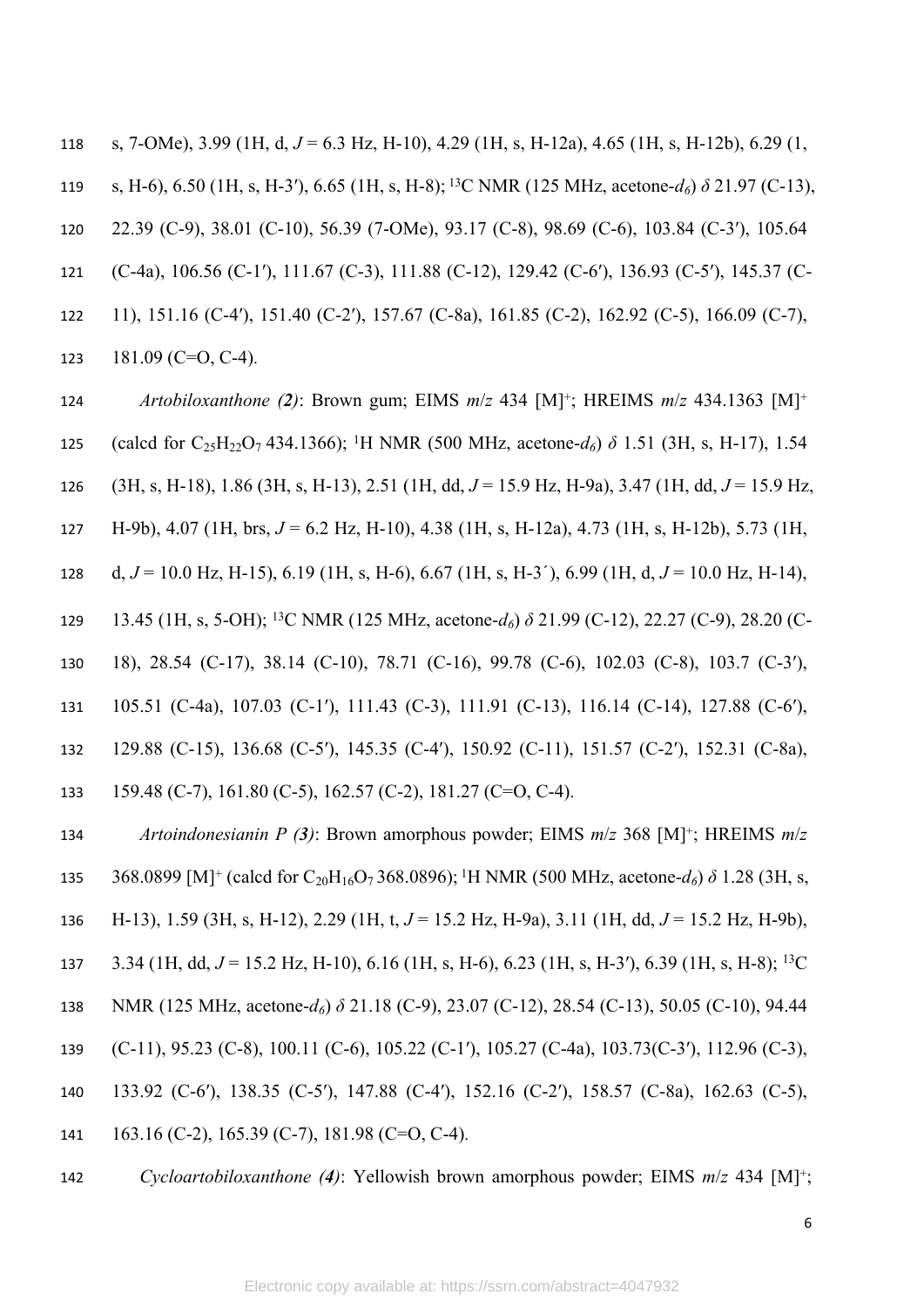143 HREIMS  $m/z$  434.1364 [M]<sup>+</sup> (calcd for C<sub>25</sub>H<sub>22</sub>O<sub>7</sub> 434.1366). <sup>1</sup>H NMR (500 MHz, acetone- $d_6$ ) *δ* 1.41 (3H, s, H-13), 1.51 (3H, s, H-17), 1.53 (3H, s, H-18), 1.74 (3H, s, H-12), 2.41 (1H, t, *J*  = 15.5 Hz, H-9a), 3.26 (1H, dd, *J* = 15.2 Hz, H-9b), 3.47 (1H, dd, *J* = 15.2 Hz, H-10), 5.74 (1H, d, *J* = 9.95 Hz, H-15), 6.21 (1H, s, H-6), 6.49 (1H, s, H-3′), 6.99 (1H, d, *J* = 9.95 Hz, H- 14).<sup>13</sup>C NMR (125 MHz, acetone-*d6*) *δ* 20.61 (C-9), 23.10 (C-13), 28.51 (C-18), 28.36 (C- 17), 28.71(C-12), 47.78 (C-10), 78.99 (C-16), 93.97 (C-11), 100.19 (C-6), 102.14 (C-8), 105.13 (C-4a), 105.64 (C-1′), 105.64 (C-3′), 112.95 (C-3), 116.21 (C-14), 128.16 (C-15), 133.96 (C-6′), 138.17 (C-5′), 147.30 (C-4′), 151.84 (C-2′), 152.31 (C-8a), 159.77 (C-5), 161.78 (C-2), 162.88 (C-7), 181.69 (C=O, C-4).

 *Artorigidinone B (5)*: Brown amorphous solid; EIMS *m*/*z* 502 [M]<sup>+</sup> ; HREIMS *m*/*z*  153 502.1994 [M]<sup>+</sup> (calcd for C<sub>30</sub>H<sub>30</sub>O<sub>7</sub> 502.1992). <sup>1</sup>H NMR (500 MHz, acetone- $d_6$ )  $\delta$  1.32 (3H, s, H-13), 1.42 (3H, s, H-17), 1.54 (3H, s, H-23), 1.62 (3H, s, H-22), 1.65 (3H, s, H-12), 1.72 (2H, m, H-18), 2.08 (2H, m, H-19), 2.35 (1H, t, *J* = 15.5, 15.2 Hz, H-9a), 3.18 (1H, dd, *J* = 7.15, 15.2 Hz, H-9b), 3.39 (1H, dd, *J* = 7.15, 15.2 Hz, H-10), 5.11 (1H, d, *J* = 6.85 Hz, H-10), 5.63 (1H, dd, *J* = 2.25, 10.0 Hz, H-15), 6.13 (1H, s, H-6), 6.40 (1H, s, H-3′), 6.95 (1H, dd, *J* = 1.75, 10.0 Hz, H-14).<sup>13</sup>C NMR (125 MHz, acetone-*d6*) *δ* 16.77 (C-23), 19.46 (C-9), 21.97 (C-13), 22.53 (C-19), 24.90 (C-22), 25.25 (C-17), 28.51 (C-12), 41.29 (C-18), 46.53 (C-10), 80.37 (C-16), 92.87 (C-11), 95.85 (C-6), 100.8 (C-8), 104.05 (C-3′), 104.40 (C-4a), 104.50 (C-1′), 111.83 (C-3), 115.50 (C-14), 123.93 (C-15), 131.28 (C-21), 132.95 (C-6′), 137.03 (C- 5′), 145.04 (C-2′), 150.58 (C-4′), 151.15 (C-8a), 159.01 (C-7), 160.55 (C-2), 161.79 (C-5), 180.52 (C=O, C-4).

 *Artonin W (6)*: Dark brown solid; UV (MeOH) *λmax* (log *ɛ*) 230 (4.65), 250 (4.65), 280 (4.59), 340 (3.95), 400 (3.93); IR (KBr) 3300, 2920, 2850,1650, 1740, 1600, 1570, 1460, 166 1350, 1270, 1160, 1130, 1110, 1020 cm<sup>-1</sup>;

*Norartocarpetin (7)*: Yellowish white amorphous powder; EIMS *m*/*z* 286 [M]<sup>+</sup> ; HREIMS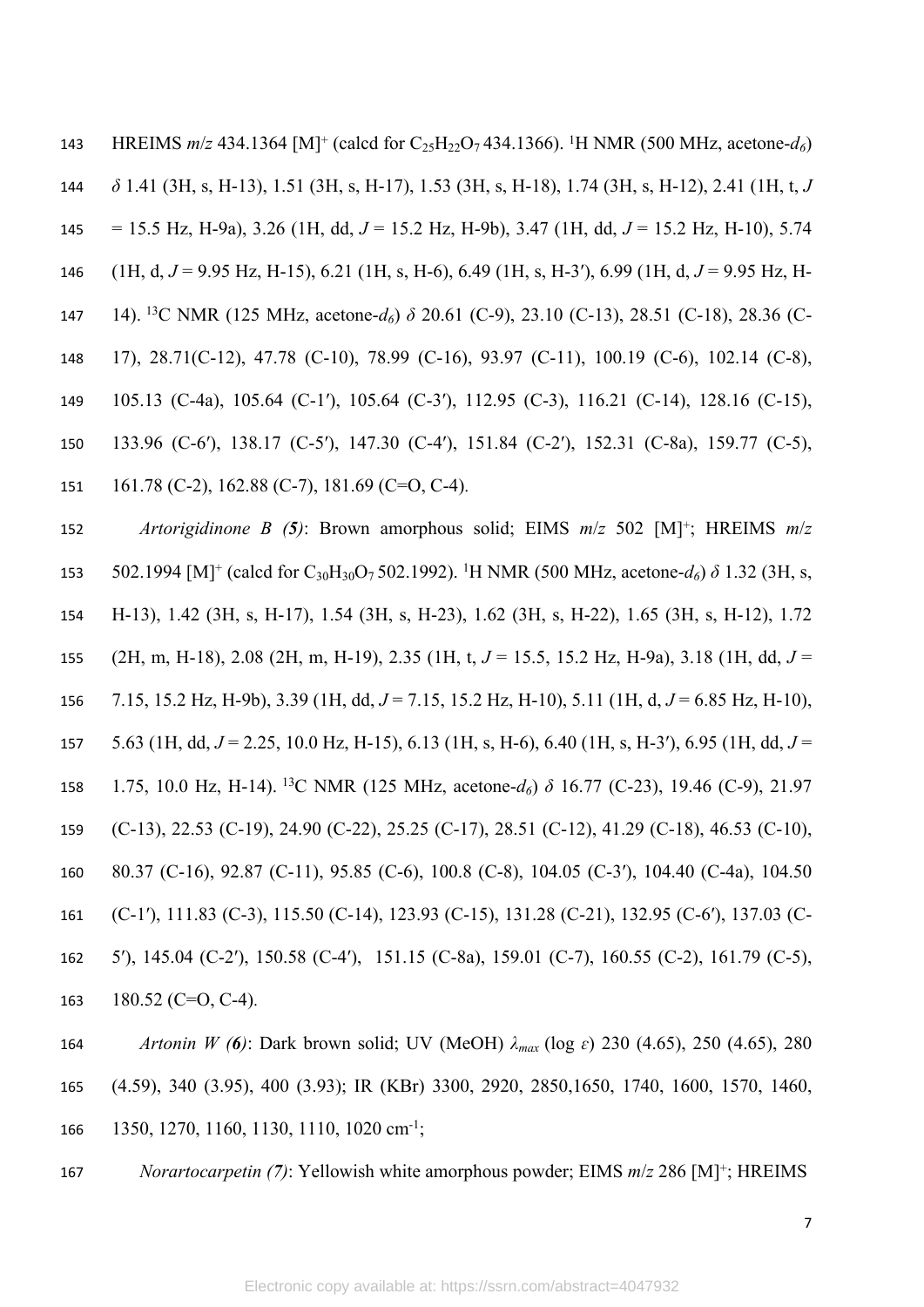*m/z* 286.0472 [M]<sup>+</sup> (calcd for C<sub>15</sub>H<sub>10</sub>O<sub>6</sub> 286.0477). <sup>1</sup>H NMR (500 MHz, acetone- $d_6$ )  $\delta$  6.23 (1H, d, *J* = 2.1 Hz, H-6), 6.49 (1H, d, *J* = 2.1 Hz, H-5′), 6.55 (1H, dd, *J* = 2.3, 8.75 Hz, H-3′), 6.61 (1H, d, *J* = 2.3 Hz, H-8), 7.07 (1H, s, H-3), 7.83 (1H, d, *J* = 8.75 Hz, H-6′).<sup>13</sup>C NMR (125 MHz, acetone-*d6*) *δ* 93.63 (C-8), 98.53 (C-6), 103.46 (C-3′), 104.33 (C-10), 107.71 (C- 5′), 108.24 (C-3), 109.88 (C-1), 130.06 (C-6′), 157.95 (C-2′), 158.40 (C-5), 161.65 (C-9), 161.92 (C-2), 162.45 (C-4′), 163.86 (C-7), 182.54 (C=O, C-4). *Atrocarmin N (8):* White amorphous powder; UV (MeOH) *λmax* (log *ɛ*) 230 (4.41), 250

 (4.41), 280 (4.34), 360 (3.30); IR (KBr) 3390, 2920, 2850, 1730, 1650, 1460, 1375, 1250, 176 1100 cm<sup>-1</sup>

# *2.4. Bacterial neuraminidase inhibitory activity assay*

 Neuraminidase activity was evaluated using a slight modification of a previously 179 described methods [19,20], using 4-methylumbelliferyl-N-acetyl- $\alpha$ -<sub>D</sub>-neuraminic acid sodium salt hydrate as the substrate and 50 mM sodium acetate (pH 5.0) as buffer. The FS was measured using a UV-Vis spectrophotometer at 37 ºC, where at an emission wavelength was 450 nm and an excitation wavelength was 365 nm. Briefly, in a 96-well black immuno- microplate (SPL Life Science, Korea), 20 µL of an aqueous solution of the substrate (1 mM) 184 was mixed in 160  $\mu$ L of buffer. After this, 10  $\mu$ L of the inhibitors and 10  $\mu$ L of enzyme (0.2 units/mL) were immediately added to the mixture. The inhibitor concentration leading to 50% 186 activity loss  $(IC_{50})$  was calculated using the following Eq. (1):

187 
$$
\text{Activity } (\%)= [1 + ([I] / IC_{50})] \times 100 \tag{1}
$$

## *2.5 Bacterial neuraminidase inhibitory kinetic assay*

 Using the same approach as in the activity experiments, the kinetic behavior of the enzyme was determined using the same substrate with different concentrations of 0.5, 1, and 2 mM with different concentrations of inhibitors. The data were analyzed using a Sigma Plot (Chicago, USA) to determine the variables of curves. Lineweaver-Burk plots were employed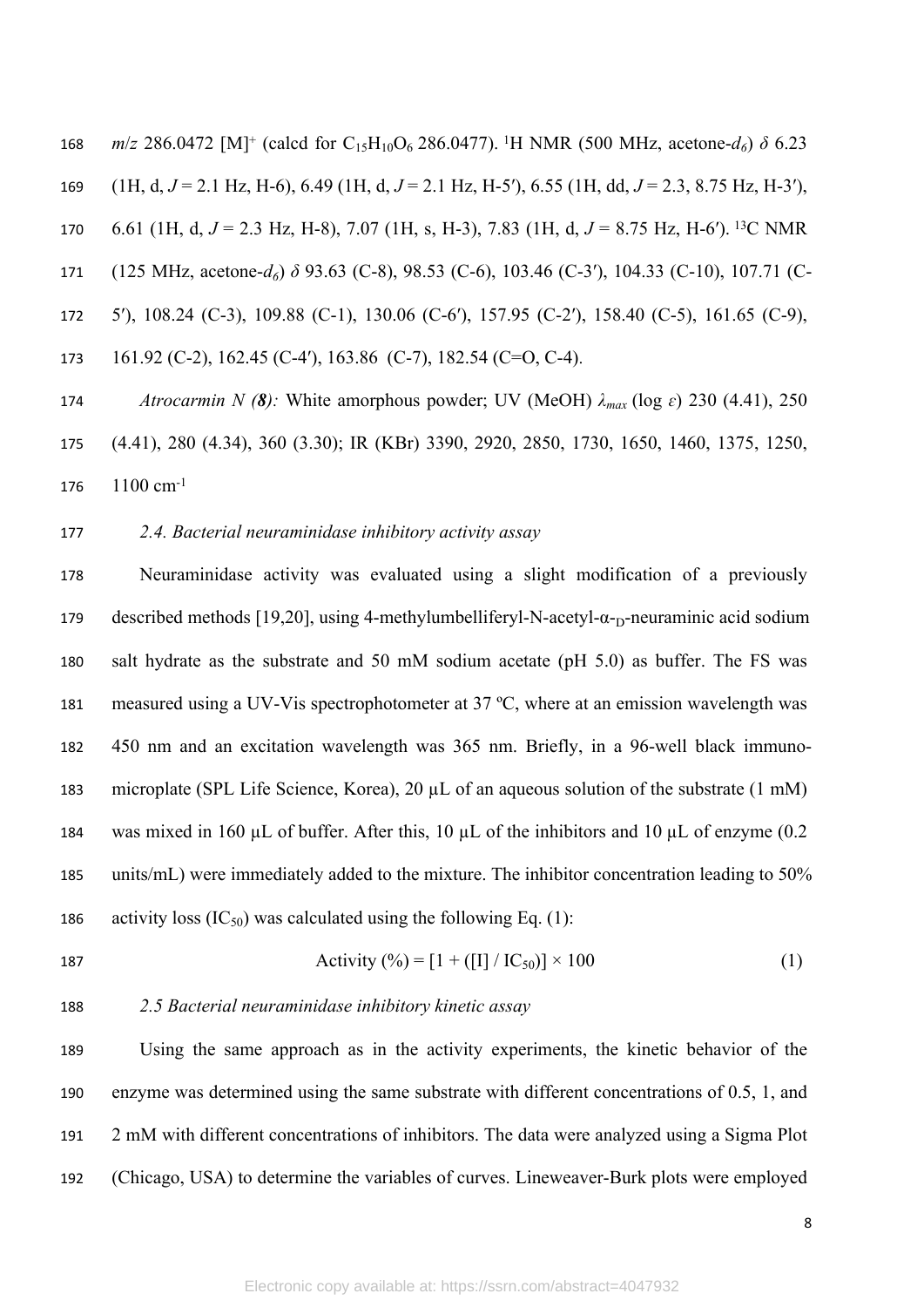193 to determine kinetic values such as the Michaelis-Menten  $(K<sub>m</sub>)$  constant and maximum 194 velocity  $(V_{\text{max}})$ . The dissociation constants of the enzyme and inhibitors  $(K_i)$  were calculated from the Dixon plots.

*2.6 Measurement of binding affinity to the enzyme*

 To 180 µL of buffer with 10 µL of 0.5 unit/mL neuraminidase in the 96-well black 198 immuno-plates, 10  $\mu$ L of the inhibitors with different concentrations (15.6 ~ 250  $\mu$ M) were added. The spectra of the fluorescent emissions were recorded from 300 to 400 nm with the emission slits of the spectrophotometer adjusted to 2.0 nm at an excitation wavelength of 260 nm.

*2.8. Molecular docking study*

 The crystal structure of *C. perfringens* neuraminidase (PDB ID: 5TSP), complexed with the inhibitor CHES, was obtained from the RCSB Protein Data Bank [\(www.rcsb.org](http://www.rcsb.org)) [21]. 205 The resolution of the crystal structure was  $1.24 \text{ Å}$ . Subsequently, the protein was prepared by using the *Clean Protein* tool of Discovery Studio v2018 (DS). The water molecules and heteroatoms were removed and the protein was minimized employing the *Minimize and Refine Protein* module available with DS. The molecular docking study was carried out with the three-dimensional (3D) structures of three inhibitors, compounds **7**, **4**, and **6**, prepared using the *Sketching* tool (PubChem Sketcher v2.4) after which their geometry was optimized employing the Avogadro program. The binding modes of the three inhibitors at the *C. perfringens* neuraminidase docking site were explored using the GOLD Suite 5.2.2 (Cambridge Crystallographic Data Center, UK) using genetic algorithms [22]. Correspondingly, the docking site was defined within 10 Å around the allosteric site with reference to the quercetin docking study as reported previously [23]. In molecular docking simulations, each ligand generated 50 conformations keeping all other default parameters invariable. The optimal binding modes of the inhibitor with the enzyme were designated from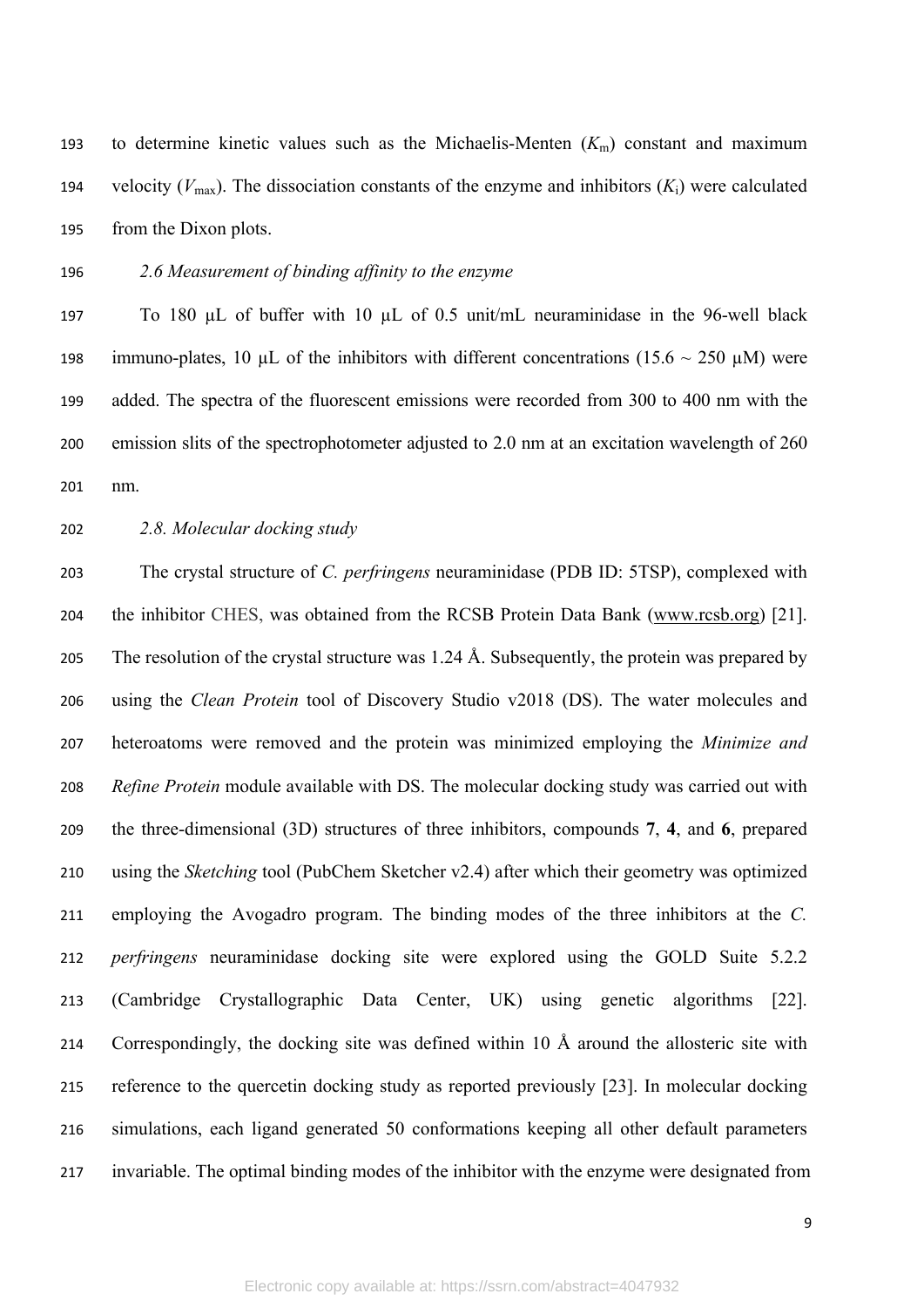#### 218 by the highest GOLD fitness score.

219 **3. Results and Discussion**

220 *3.1. Isolation of BNA inhibitors from A. elasticus root bark* 

 The methanolic extract of the dried root bark of *A. elasticus* was separated by solvent 222 partition to obtain a chloroform portion  $(IC_{50} = 32 \mu g/mL)$  with strong BNA inhibition potential. Activity guided fractionation resulted in the isolation of eight compounds by repeated column chromatography, MPLC, and recycling HPLC. Compounds **1**-**5** and **7** were identified as artoindonesianin W, artobiloxanthone, artoindonesianin P, cycloartobiloxanthone, artorigidinone B, and norartocarpetin (Fig. 1)by spectroscopic analysis (Supplementary material Fig. S1-19, S27-29) and comparison with previous reports [16,24,25]. The other two compounds (**6** and **8**) emerged as new phytochemicals and were named artonin W and artocarmin N, respectively.

230 Compound 6 was obtained as a dark brown solid with the molecular formula  $C_{35}H_{38}O_7$ 231 and 17 degrees of unsaturation, as confirmed by HREIMS of *m*/*z* 570.2612 (calcd. 570.2618). <sup>1</sup>H and <sup>13</sup>C NMR data in combination with the molecular formula indicated a hexacyclic 233 skeleton with two aromatic rings, corresponding dihydrobenzoxanthone **6** (Table 1, Fig. 2, 234 and Supplementary material Fig. S20-26). The presence of 6 methines  $(sp^2)$ , 4 methylenes 235 (sp<sup>3</sup> ), 7 methyls, and 18 quaternary carbons in **6** was elucidated by DEPT analysis. The allylic 236 endomethylene H9a/9b ( $\delta$ <sub>H</sub> 2.30/ $\delta$ <sub>H</sub> 3.15), hydrogen bonding hydroxyl group C5-OH ( $\delta$ <sub>H</sub> 13.7) 237 and  $\alpha$ ,  $\beta$ -unsaturated carbonyl C4 ( $\delta$ <sub>C</sub> 180.5) were consistent with the features of the 238 dihydrobenzoxanthone skeleton and ring D. The 2,2-dimethyldihydropyran motif (ring F) 239 was deduced by HMBC correlations between oxygenated quaternary carbon C11 ( $\delta_c$  92.8) 240 and two methyl carbons H12/13 ( $\delta_H$  1.58/ $\delta_H$  1.28). The conjunction of rings D and F were 241 reduced by HMBC correlations of H10 ( $\delta$ <sub>H</sub> 3.35) and methyl carbons C12/13 ( $\delta$ <sub>C</sub> 27.4/ $\delta$ <sub>C</sub> 242 22.6). The furan motif (ring E) was deduced from the AB coupling of H15 ( $\delta_H$  5.58) and H14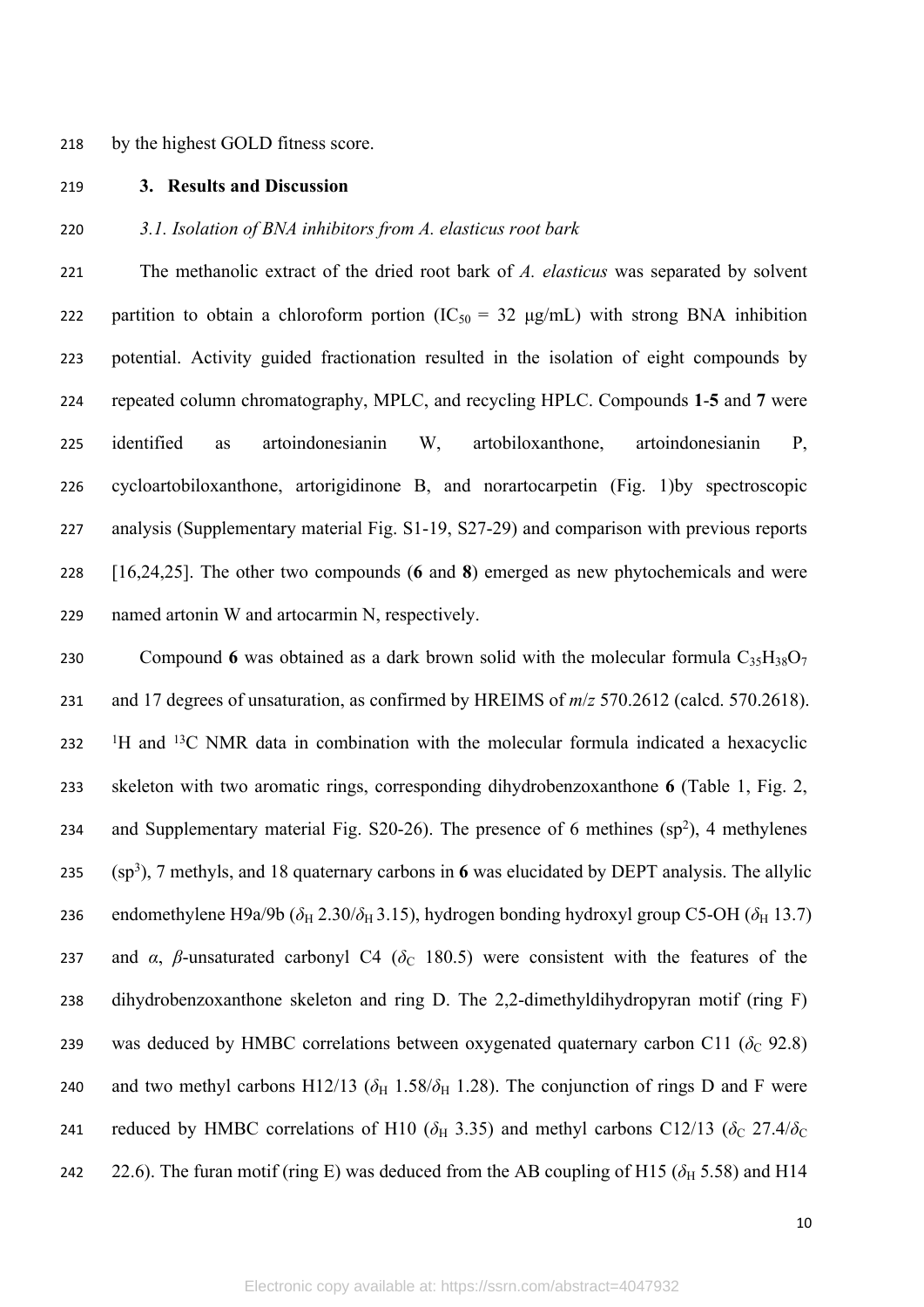243 ( $\delta$ <sub>H</sub> 6.93) and the oxygenated quaternary carbon C16 ( $\delta$ <sub>C</sub> 80.3). The 2-methyl-2-pentenyl 244 group was easily confirmed by successive COSY connectivities from H18  $(\delta_H \ 1.68)$  to 245 H22/23. The position of the pentenyl group was confirmed by the strong HMBC correlation 246 of H18 and C16. The other 3,3-dimethylallyl group on C6 was confirmed by successive 247 COSY connectivities (H24 $\rightarrow$  H27/28) and HMBC correlation H24 ( $\delta_H$  3.27) to C5/C7 ( $\delta_C$ 248 158.7/ $\delta$ <sub>C</sub> 156.5). The isolated methine H3' ( $\delta$ <sub>H</sub> 6.40, s) was confirmed by HMBC correlation 249 between H3' and the oxygenated aromatic carbons C2'/C5' ( $\delta_c$  146.0/ $\delta_c$  137.0). Thus, 250 compound **6** was determined as 1,3,8-trihydroxy-5,5,11-trimethyl-9-(3-methylbut-2-en-1-yl)- 251 11-(4-methylpent-3-en-1-yl)-5a,6-dihydro-5*H*,7*H*,11*H*-benzofuro[3,4-*bc*]pyrano[3,2-

252 *h*]xanthen-7-one and named artonin W.

253 On the HREIMS spectrum of compound **8**, the molecular ion [M<sup>+</sup> ] 340.0945 (calcd 254 340.0947) corresponded to the molecular formula  $C_{19}H_{16}O_6$ . A tricyclic xanthone skeleton 255 was deduced by counting 12 degrees of unsaturation between 9 olefin functionalities, and the 256 hydrogen bonding hydroxyl group C5-OH ( $\delta_H$  12.8). The <sup>1</sup>H NMR spectrum had two isolated 257 aromatic signals  $(\delta_H 6.34, 6.44)$ , an isopentyl motif (5.25, 5.30, and 2.17, each *s*), and an 258 acetyl group ( $\delta_H$  2.99, 3H, *s*) [25]. The location of the acetyl group on C4 was confirmed with 259 the HMBC correlation of H17 and C16, and the hydrogen bonding hydroxyl group C15-OH 260 ( $\delta_H$  14.6). The isopenthyl motif was placed on C10 because of the HMBC correlation of H13 261 ( $\delta_H$  2.17) and C9 ( $\delta_C$  131.7). The CH<sub>3</sub>O motif on C7 was easily confirmed by the HMBC 262 correlation of CH<sub>3</sub>O ( $\delta_H$  3.91) and C6 ( $\delta_C$  93.2). Therefore, the structure of compound 8 was 263 identified by spectroscopic data (Table 1 and Supplementary material Fig. S30-36) as 5- 264 acetyl-1,6-dihydroxy-3-methoxy-7-(prop-1-en-2-yl)-9*H*-xanthen-9-one and the compound 265 was named atrocarmin N.

- 266 *3.2. Bacterial neuraminidase inhibitory activity*
- 267 The bacterial neuraminidase (BNA) inhibitory activity was screened by following the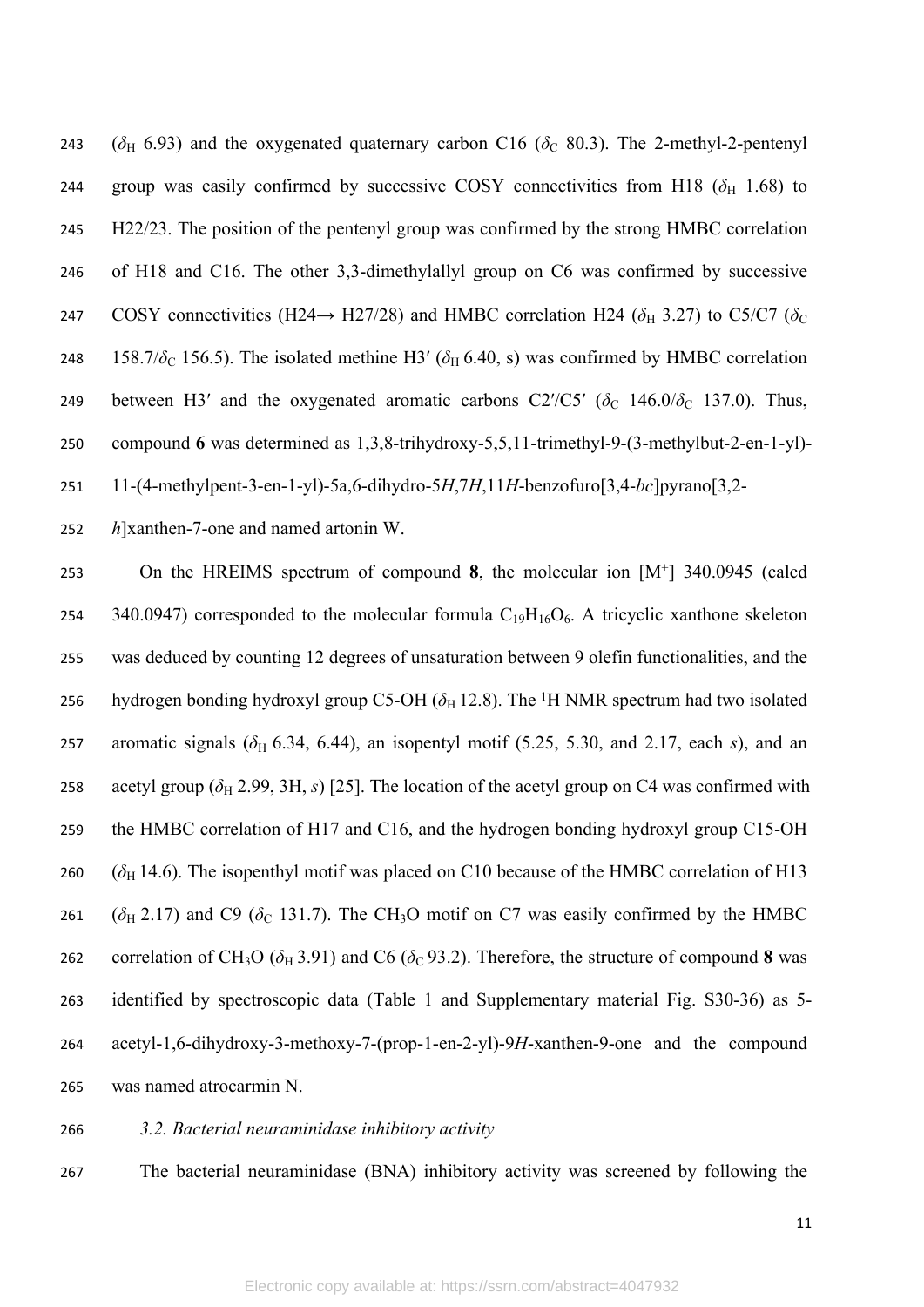hydrolysis of the fluorogenic substrate in the presence or absence of the test compounds [19]. 269 The Michaelis-Menten constant  $(K<sub>m</sub> = 100 \mu M)$  was determined for the enzyme concentration 270  $(0.2 \text{ unit/mL})$  *vs.* the substrate concentrations  $(50 \sim 200 \text{ }\mu\text{M})$ . All isolated 271 dihydrobenzoxanthones (1-6) exhibited extremely significant inhibition of BNA with IC<sub>50</sub>s ranging from 0.5 to 3.9 μM (Table 2 and Fig. 3A). This is the first report to confirm that the dihydrobenzoxanthone structure is effective to inhibit BNA. Biogenetically, the dihydrobenzoxanthone derivatives could arise from 3-prenylflavone by oxidative C-C′ bond formation [26]. In comparison to norartocarpetin (flavone), the tested dihydrobenzoxanthones 276 were 10 ~ 60 fold active to BNA inhibition: **6** (IC<sub>50</sub> = 0.5 μM) *vs.* 7 (IC<sub>50</sub> = 33.4 μM). 277 Additionally, these compounds were much more effective inhibitors  $(6 \sim 40 \text{ fold})$  than quercetin, which is considered to be the flavonoid with the highest number of hydroxyl groups. The potency of these inhibitors (**1**-**6**) was affected by subtle changes in the structure, with more effective inhibition observed when the pyran motif (ring E) was present. This is 281 apparent from a comparison with compound 4 ( $IC_{50} = 1.3 \mu M$ ) and compound 3 ( $IC_{50} = 3.9$ 282 μM). The prenyl group in compound **5** (IC<sub>50</sub> = 1.1 μM) and compound **6** (IC<sub>50</sub> = 0.5 μM) improved the inhibitory potency significantly. However, the newly isolated xanthone (**8**) has 284 moderate inhibitory potential with  $IC_{50}$  of 119.5  $\mu$ M.

 The kinetic study showed that all the tested compounds inhibited BNA in a dose- dependent manner as shown in Fig. 3A. The dihydrobenzoxanthones (**1**-**6**) showed a similar relationship between enzyme activity and concentration, and were shown to be reversible inhibitors. An increase in the concentrations of inhibitor **6** resulted in a decrease of the slope of the lines, forming a family of straight lines by the enzyme concentration. The fact that all lines passed through the origin (Fig. 3B) indicated that **6** is a reversible inhibitor. We then further investigated the inhibitory mechanism of inhibitors (**1**-**6**) using Lineweaver-Burk and Dixon plots. The kinetic plots showed that dihydrobenzoxanthones (**1**-**6**) were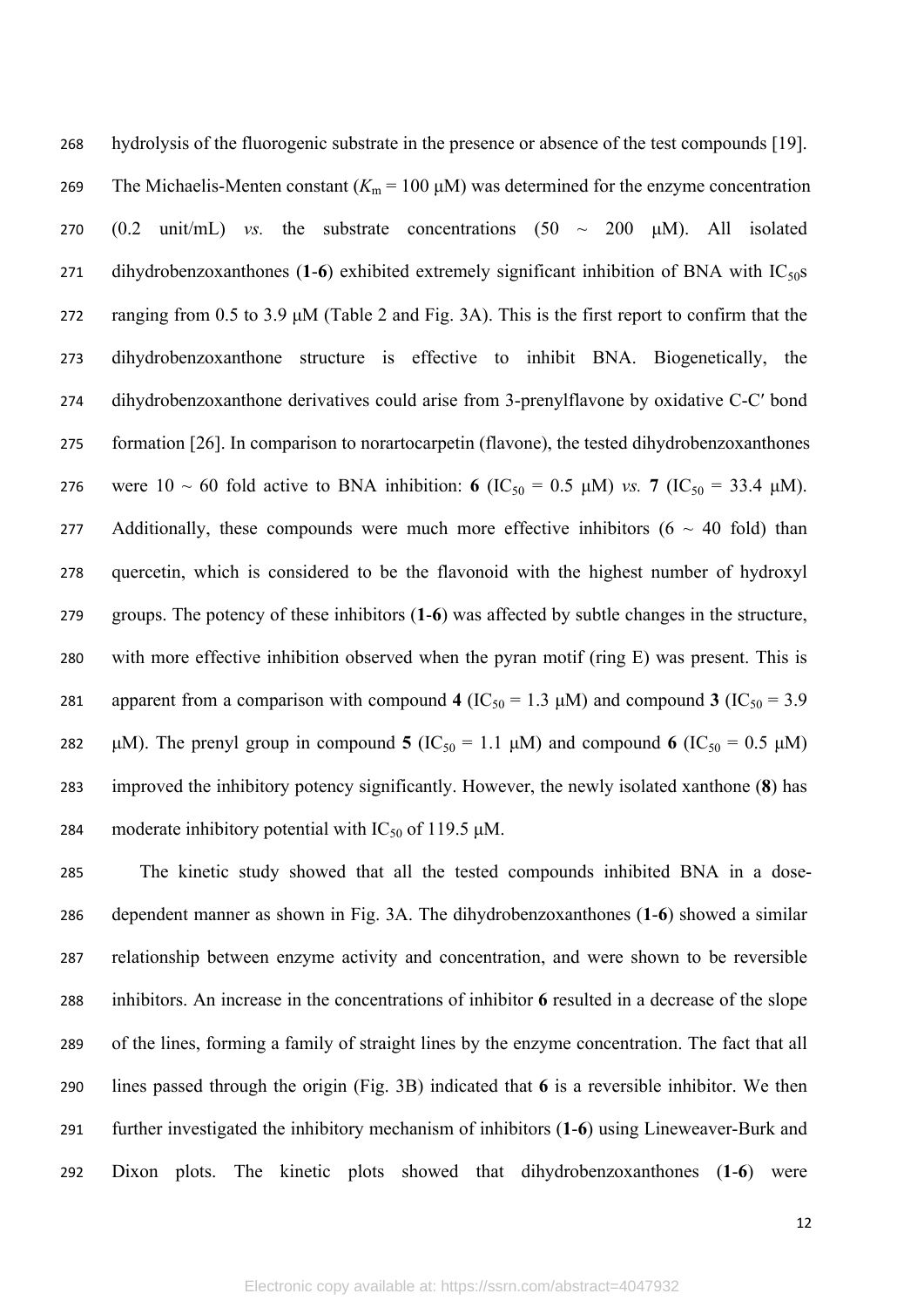noncompetitive inhibitors. Increasing the concentration of the inhibitors resulted in a family of lines with a common intercept on the x-axis (Fig. 3C-3F, Supplementary materials Fig. S37-S38). This observation was in agreement with noncompetitive inhibitory behavior, 296 typified by  $K_m$  remaining constant and  $V_{\text{max}}$  decreasing [27]. The  $K_i$  values of compounds were determined on the basis of the Dixon plots (Table 2 and Supplementary materials Fig. 298 S37-38). As shown in Fig. 3D and 3F the  $K_i$  values of compounds 6 and 7 were determined to be 0.5 μM and 30.8 μM, respectively.

## *3.3. Binding affinity to enzyme*

 Strong correlation of the inhibitory potencies with the binding affinities to the enzyme would be reasonable evidence for enzyme inhibition. The binding affinity of an inhibitor to the BNA enzyme was assessed by measuring the FS quenching of the intrinsic protein because the BNA enzyme has strong FS intensity resulting from nine Trp, twenty-two Tyr, and eight Phe residues [19]. None of the other components of the reaction mixture are able to affect the FS intensity under the measurement conditions (i.e., emission from 300 to 400 nm). FS quenching is described by the Stern-Volmer Eq. (2):

308 
$$
F_0 - F = 1 + K_{SV}[Q]
$$
 (2)

309 where  $F_0$  and  $F$  are the FS intensities in the presence of different concentrations of the 310 quencher  $[Q]$ .  $K_{SV}$  is the Stern-Volmer quenching constant that can reflect the quenching duration. Quenching-induced extinction of the FS intensity was shown by all isolated compounds according with the concentration and inhibitory potential. For the determination of the correlation between the change of the FS intensities and the quencher amount can be used following Eq. (3):

315 
$$
\log[(F_0 - F)/F] = \log K_A + n \log [Q]_f
$$
 (3)

316 where  $[Q]_f$  is the concentration of the quenchers;  $K_A$  is the binding constant for the acceptable fluorophores; *n* is the number of binding sites per BNA molecule. The values of *K*<sup>A</sup>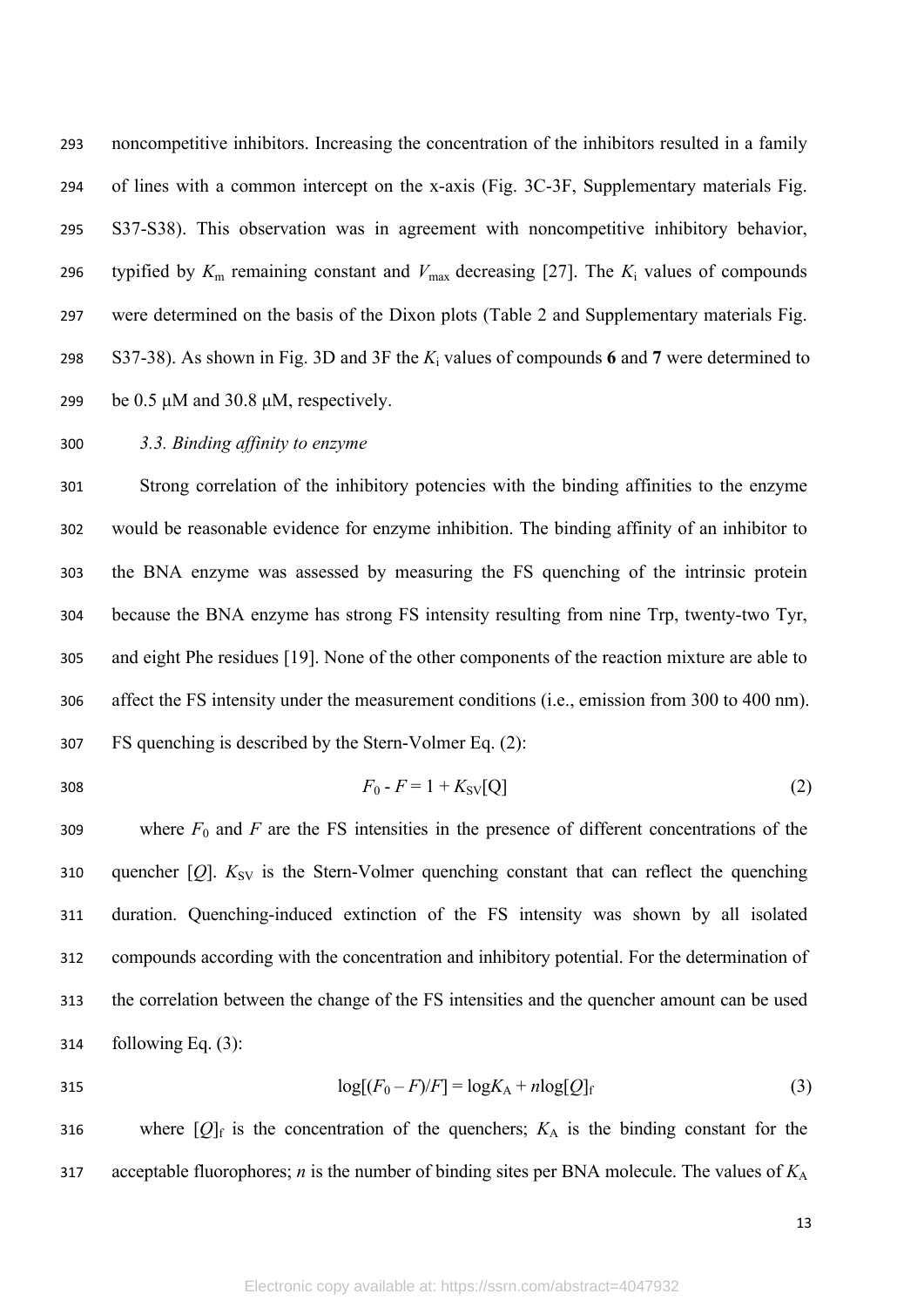318 and *n* can be calculated by the linear plots of Eq. (3), obtained by  $log$  [ $(F_0 - F)/F$ ] *vs.*  $log$  [Q]<sub>f</sub>. The values of *n* approximately equals to 1, which is indicate that binding site existing in BNA for inhibitors is only one. The FS spectra in Fig. 4A-C and Supplementary Materials Fig. S39 show that the FS intensities decreased in proportion to the inhibitor concentrations. A comparison of the insets in Fig. 4A and 4B shows that the FS reduction ratios correspond with 323 the inhibitory activities in the case of 6  $(IC_{50} = 0.5 \mu M)$  *vs.* **3**  $(IC_{50} = 3.9 \mu M)$ . The binding 324 constants  $(K_{SV})$  of dihydrobenzoxanthones (1-6) were measured in the range of  $1.26 \sim 5.07 \times 10^5$ 325 L·mol<sup>-1</sup> by using Eq. (2). The values of  $K_{SV}$  are in agreement with the order of their inhibitory 326 potencies  $(IC_{50})$  as shown in Table 3 and Fig. 4D. The most active compound 6  $(IC_{50} = 0.5 \mu M)$ 327 had the highest  $K_{SV}$  value of  $5.07 \times 10^5$  L·mol<sup>-1</sup>.

*3.4. Molecular docking study*

 Molecular docking is an excellent method to predict the binding mode of a given small molecule at the active site of a protein [28]. Prior to the docking study, we collected three- dimensional information about the protein structure and prepared the structure for use in docking studies. Molecular docking simulation was employed to investigate the proper binding modes of compounds **7**, **4**, and **6** at the binding pocket of *C. perfringens* neuraminidase. Interestingly, the *C. perfringens* neuraminidase target has two defined binding sites, the catalytic site and the potential allosteric site [19]. The second binding site was used for the current study because these new compounds are noncompetitive inhibitors.

 The molecular docking results showed that the docking scores of compounds **7**, **4**, and **6** were 44.3, 47.9, and 57.5, respectively. The highest docking score of compound **6** indicated that its binding affinity for the pocket is the highest. Subsequently, the binding structures were refined by minimizing the energy of the three best-docked complexes using DS and the resulting structures were thoroughly examined for the binding modes/intermolecular interaction analyses. The results revealed that compound **7** has six conventional hydrogen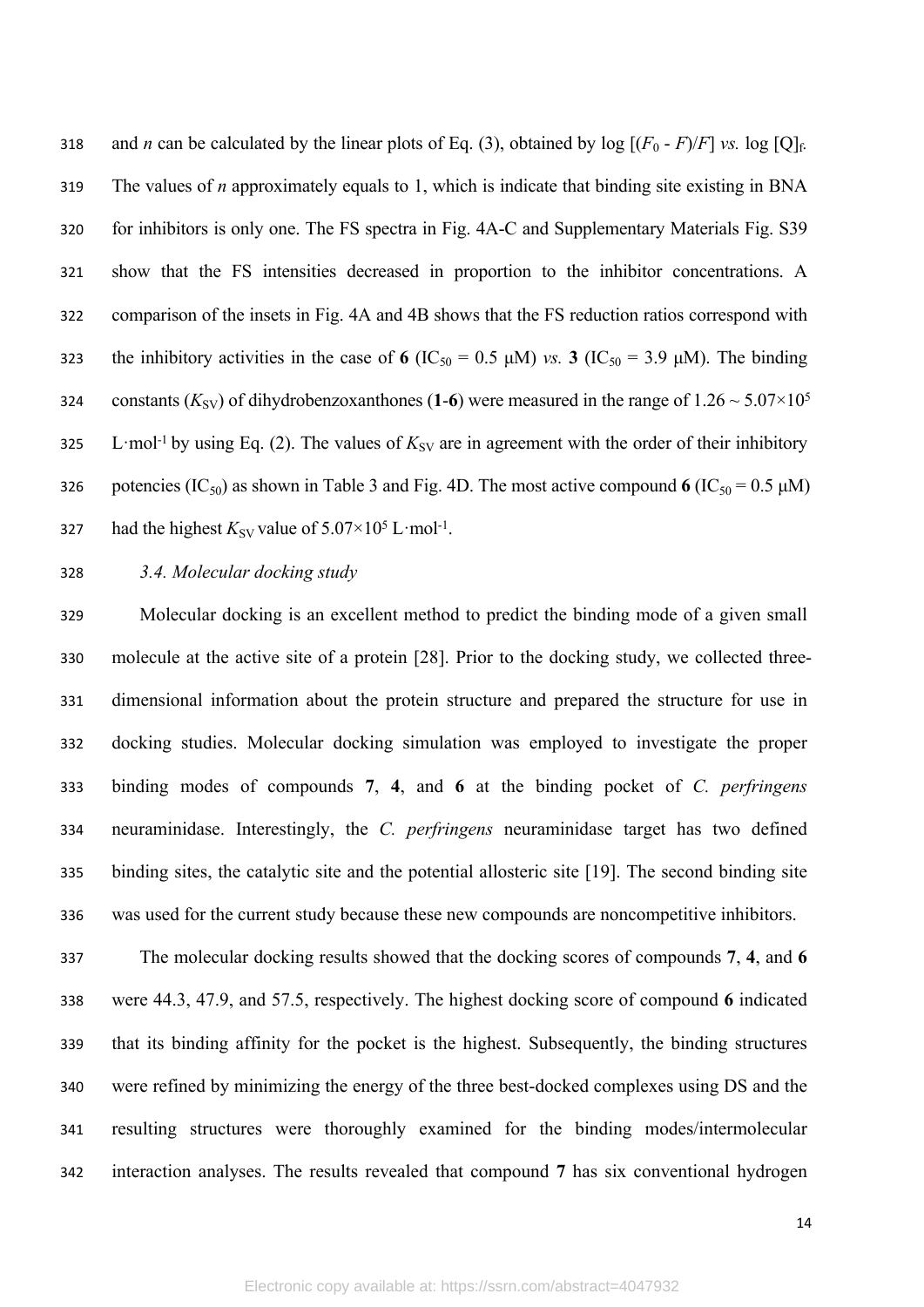bonds with Glu369, Tyr320, Asn386, Asn401, Ala402, and Asn448, one carbon hydrogen 344 bond with Gly404, two  $\pi$ -alkyl interactions with Leu371, and one  $\pi$ -sigma interaction with Phe362. Several other residues were found to interact with compound **7** by van der Waals interactions to hold the compound in the binding pocket (Fig. 5A and 6A). Compound **4** has 347 three conventional hydrogen bonds with Tyr435, Pro446, and Asn448, and two  $\pi$ -alkyl interactions with Leu371 and Ile416. Several other residues interact with compound **4** by van der Waals interactions to accommodate the compound in the binding pocket (Fig. 5C and 6B). Compound **6** has three conventional hydrogen bonds with Asn386, Tyr435, and Glu445, 351 one carbon hydrogen bond with Ser444, many  $\pi$ -alkyl interactions, one  $\pi$ -anion interaction with Glu445, and several van der Waals interactions (Fig. 5E and 6C).

 In the electrostatic surface model, the binding patterns of the more potent compounds **4**  and **6** are significantly different from those of compound **7** (Fig. 5B, 5D, 5F). The former two compounds undergo additional interactions between the extra moiety of the compound and the pocket entrance region that includes Tyr435. Subsequently, their overall main plane axis angles are shifted or different from those of compound **7**. Based on this observation, it can be inferred that the interaction of the inhibitor with the tyrosine may play an important role in enhancing the inhibitory potency. The intermolecular interaction diagram (Fig. 6B and 6C) clearly shows that compound **6** underwent additional interactions with the bottom of the pocket gorge between the extra ethylene group and Tyr430, Ala425, His346, and Tyr320 etc*.* We consider this additional interaction to contribute to the superior affinity of this compound compared with compound **6**.

# **4. Conclusion**

 This study led to the discovery that the dihydrobenzoxanthones of *A. elasticus* are mainly responsible for neuraminidase inhibition, which is associated with pathogenesis from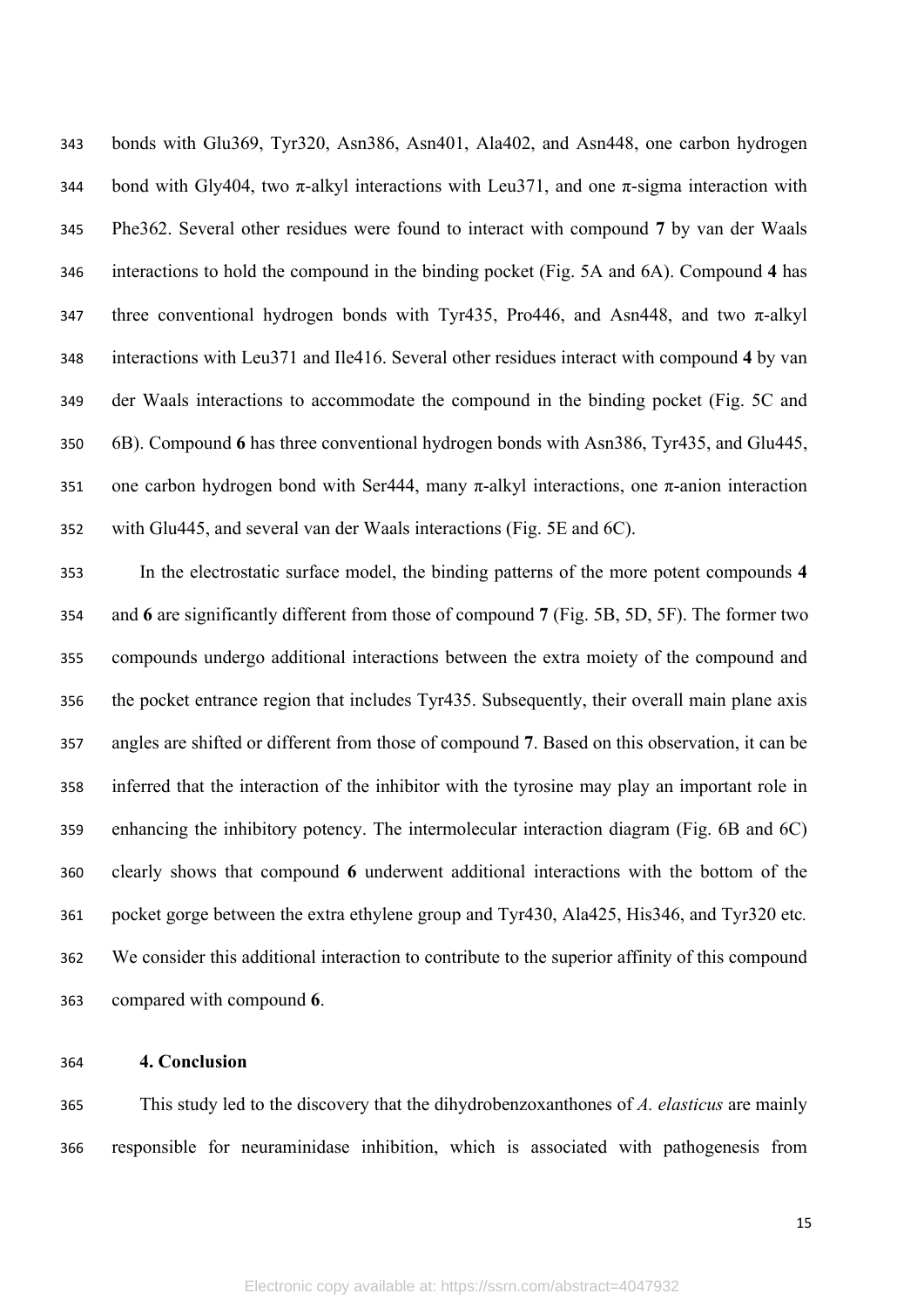microbial diseases. The structures of these dihydrobenzoxanthones, including the new compounds **6** and **8** were fully characterized by spectroscopic data. Their ability to inhibit BNA were confirmed by different techniques involving enzyme kinetics, FS quenching, and molecular docking experiments. The new compounds were all found to be reversible 371 noncompetitive inhibitors. The inhibitory potencies  $(IC_{50})$  were doubly confirmed by 372 determining the binding affinities  $(K_{SV})$  using a FS quenching assay. The unique binding sites and binding residues of the dihydrobenzoxanthones were suggested by molecular docking experiments. This is the first report that dihydrobenzoxanthones are an appropriate skeleton for BNA inhibition.

#### **Declaration of Competing Interest**

The authors declare that they have no conflict of interests.

#### **Acknowledgements**

 This research was supported by the Bio and Medical Technology Development Program of the National Research Foundation (NRF) funded by the Ministry of Science and ICT (No. NRF-2020M3A9I3038523) and Rural Development Administration (PJ015732), Republic of Korea. The BK21 plus program supported scholarships for all students. This research received no external funding.

### **Appendix A. Supplementary Material**

 Spectroscopic data (<sup>1</sup>H NMR, <sup>13</sup>C NMR, 2D NMR and MS data), BNA enzyme kinetics and FS effect on enzyme of isolated compounds.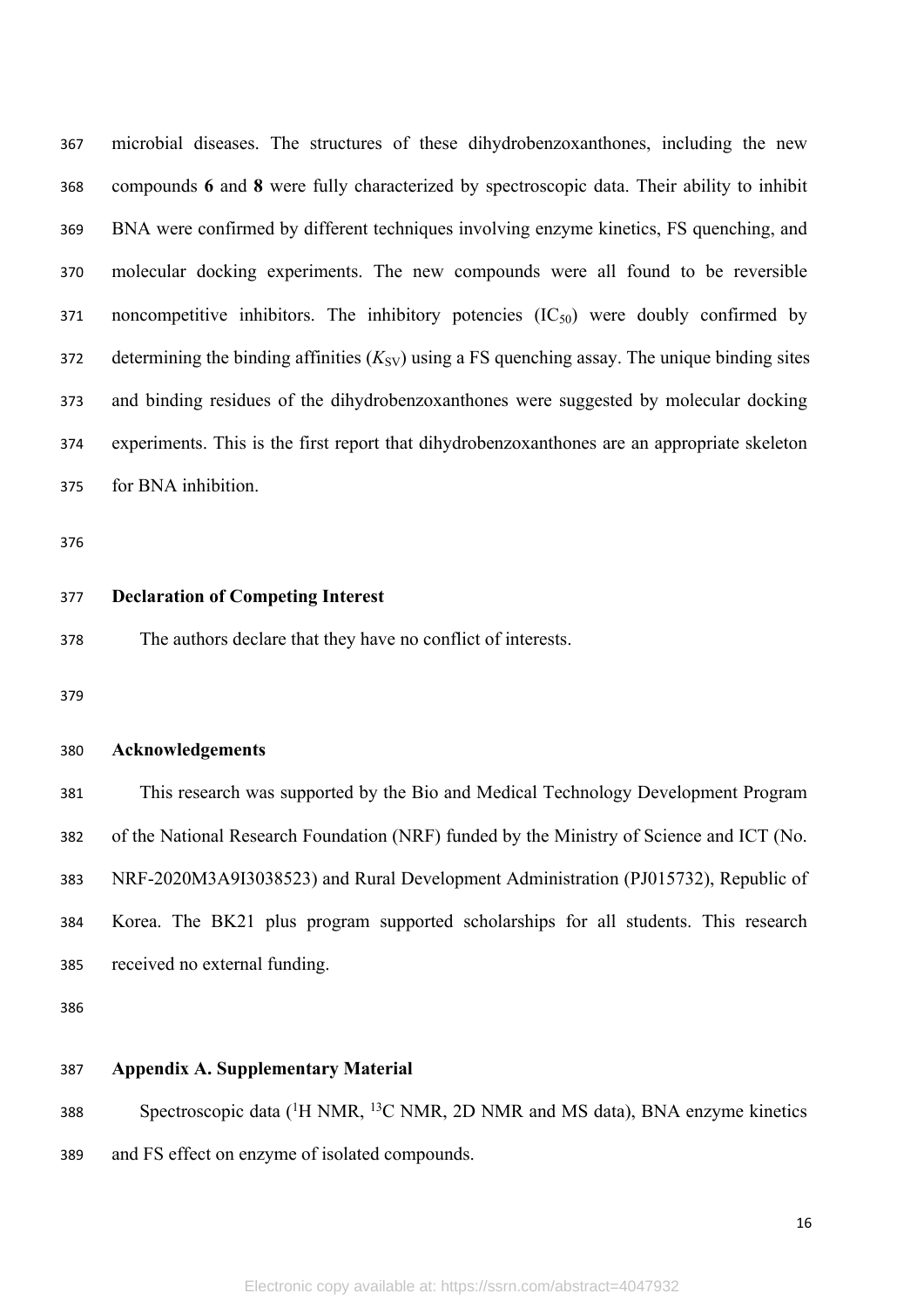#### **REFERENCES**

- [1] U. Grienke, M. Schmidtke, S. von Grafenstein, J. Kirchmair, K.R. Liedl, J.M. Rollinger, Influenza neuraminidase: A druggable target for natural products, Nat. Prod. Rep. 29 (2012) 11–36. https://doi.org/10.1039/C1NP00053E.
- [2] J.A. Cabezas, Some questions and suggestions on the type references of the official nomenclature (IUB) for sialidase(s) and endosialidase, Biochem. J. 278 (1991) 311– 312. https://doi.org/10.1042/bj2780311.
- [3] H.H. Freeze, C. Kranz, Endoglycosidase and Glycoamidase Release of N‐Linked Glycans, Curr. Protoc. Mol. Biol. 89 (2010) 1–33. https://doi.org/10.1002/0471142727.mb1713as89.
- [4] H. Bässler, A. Köhler, Charge transport in organic semiconductors., Top. Curr. Chem. 312 (2012) 1–65. https://doi.org/10.1007/128\_2011\_218.
- [5] Y.-C. Liu, M.-M. Yu, Y.-F. Chai, S.-T. Shou, Sialic Acids in the Immune Response during Sepsis, Front. Immunol. 8 (2017) 1–8. https://doi.org/10.3389/fimmu.2017.01601.
- [6] S.-I. Nishimura, N. Nagahori, Glycopolymers, in: Compr. Glycosci., Elsevier, 2007: pp. 453–476. https://doi.org/10.1016/B978-044451967-2/00060-X.
- [7] Y. Wang, Sialidases From Clostridium perfringens and Their Inhibitors, Front. Cell. Infect. Microbiol. 9 (2020) 1–11. https://doi.org/10.3389/fcimb.2019.00462.
- [8] A. Kijjoa, H.M. Cidade, M.M.M. Pi, J.T.G. Gonzalez, C. Ananiachoke, T.E. Gedris, W. Herz, Prenylflavanoids from Artocarpus elasticus, 43 (1996) 691–694.
- [9] H.C. Ong, P.F.J. Mojiun, P. Milow, Traditional knowledge of edible plants among the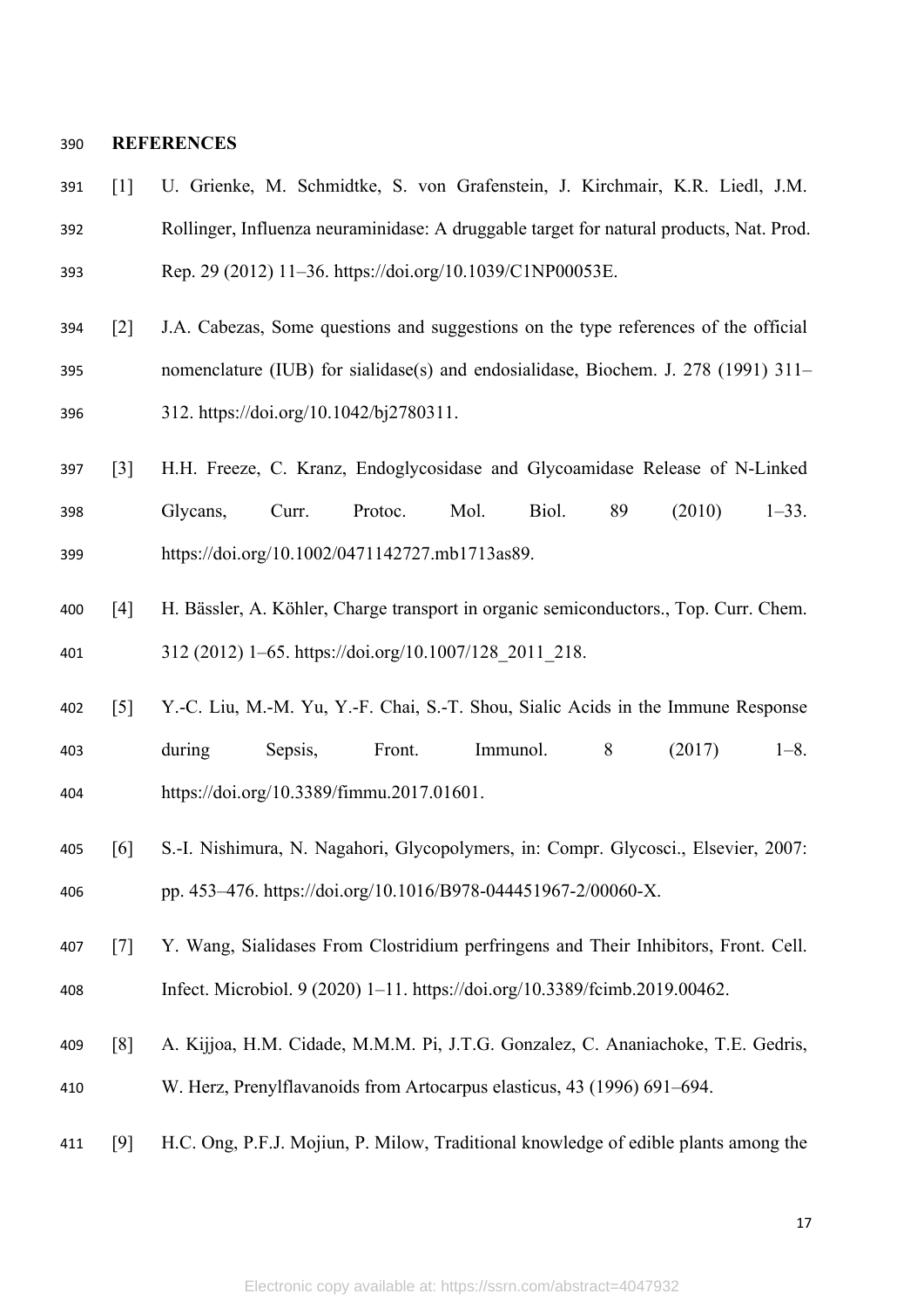- Temuan villagers in Kampung Guntor, Negeri Sembilan, Malaysia, African J. Agric. Res. 6 (2011) 1962–1965. https://doi.org/10.5897/AJAR10.280.
- [10] M. Daus, P. Chaithada, S. Phongpaichit, R. Watanapokasin, A.R. Carroll, W. Mahabusarakam, New prenylated dihydrochalcones from the leaves of Artocarpus elasticus, Phytochem. Lett. 19 (2017) 226–230. https://doi.org/10.1016/j.phytol.2017.01.007.
- [11] N.I.S.B. Abdullah, M.B. Ahmad, K. Shameli, Biosynthesis of silver nanoparticles using Artocarpus elasticus stem bark extract, Chem. Cent. J. 9 (2015) 61. https://doi.org/10.1186/s13065-015-0133-0.
- [12] A. HAKIM, Diversity of secondary metabolites from Genus Artocarpus (Moraceae), Nusant. Biosci. 2 (1970). https://doi.org/10.13057/nusbiosci/n020307.
- [13] A. Kijjoa, H.M. Cidade, M.J.G. Gonzalez, C.M. Afonso, A.M.S. Silva, W. Herz, Further prenylflavonoids from Artocarpus elasticus, Phytochemistry. 47 (1998) 875– 878. https://doi.org/10.1016/S0031-9422(97)00631-6.
- [14] I. Musthapa, L.D. Juliawaty, Y.M. Syah, E.H. Hakim, J. Latip, E.L. Ghisalberti, An oxepinoflavone from Artocarpus elasticus with cytotoxic activity against P-388 cells, Arch. Pharm. Res. 32 (2009) 191–194. https://doi.org/10.1007/s12272-009-1134-0.
- [15] K.-W. Lin, C.-H. Liu, H.-Y. Tu, H.-H. Ko, B.-L. Wei, Antioxidant prenylflavonoids from Artocarpus communis and Artocarpus elasticus, Food Chem. 115 (2009) 558– 562. https://doi.org/10.1016/j.foodchem.2008.12.059.
- [16] J. Jenis, A. Baiseitova, S.H. Yoon, C. Park, J.Y. Kim, Z.P. Li, K.W. Lee, K.H. Park, 433 Competitive  $\alpha$ -glucosidase inhibitors, dihydrobenzoxanthones, from the barks of Artocarpus elasticus, J. Enzyme Inhib. Med. Chem. 34 (2019) 1623–1632.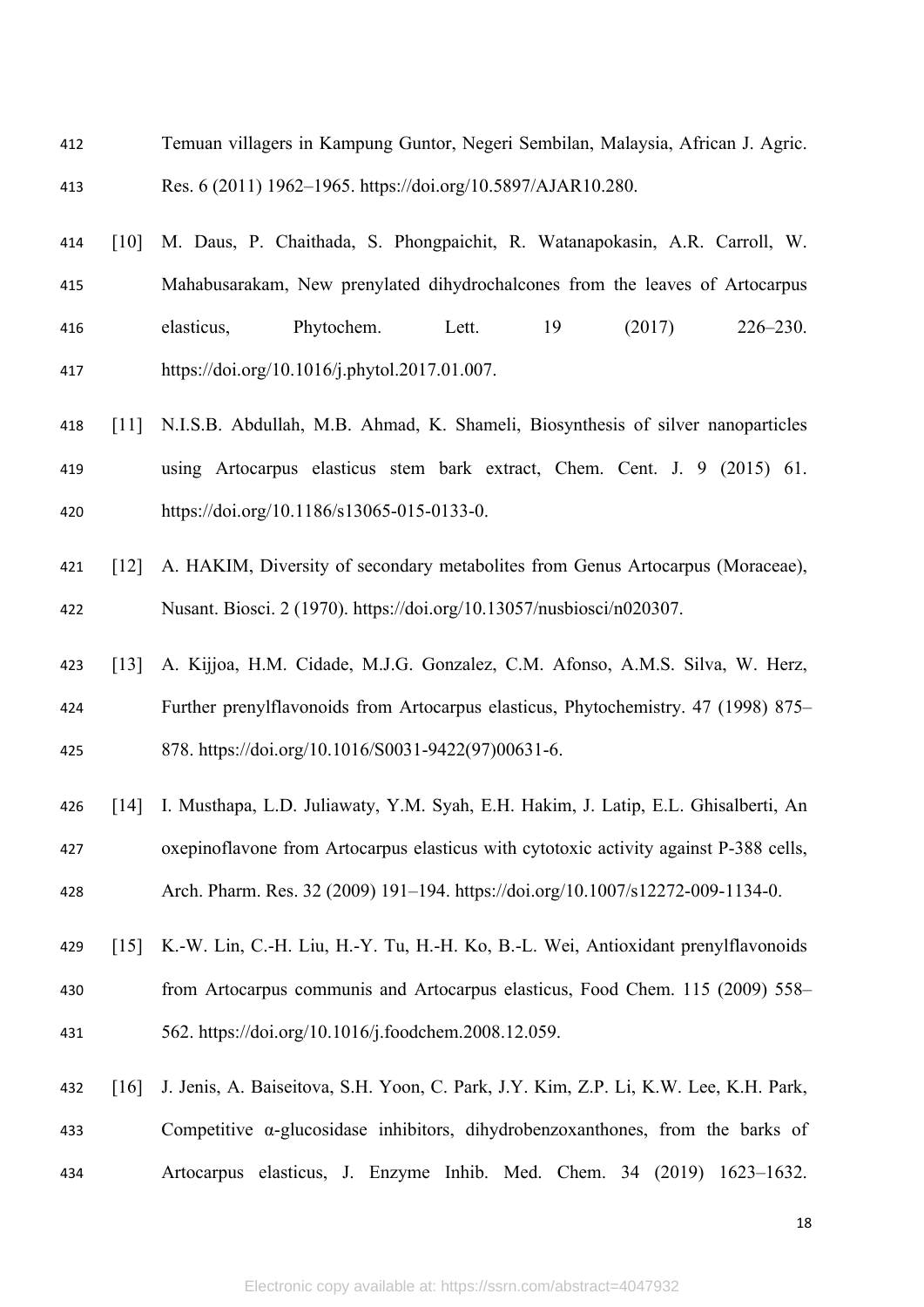https://doi.org/10.1080/14756366.2019.1660653.

- [17] Y.J. Ban, A. Baiseitova, M.A. Nafiah, J.Y. Kim, K.H. Park, Human neutrophil elastase inhibitory dihydrobenzoxanthones and alkylated flavones from the Artocarpus elasticus root barks, Appl. Biol. Chem. 63 (2020) 63. https://doi.org/10.1186/s13765- 020-00549-3.
- [18] I.C. Etti, R. Abdullah, A. Kadir, N.M. Hashim, S.K. Yeap, M.U. Imam, F. Ramli, I. Malami, K.L. Lam, U. Etti, P. Waziri, M. Rahman, The molecular mechanism of the anticancer effect of Artonin E in MDA-MB 231 triple negative breast cancer cells, PLoS One. 12 (2017) e0182357. https://doi.org/10.1371/journal.pone.0182357.
- [19] Y. Wang, J.Y. Kim, Y.H. Song, Z.P. Li, S.H. Yoon, Z. Uddin, Y.J. Ban, K.W. Lee, K.H. Park, Highly potent bacterial neuraminidase inhibitors, chromenone derivatives from Flemingia philippinensis, Int. J. Biol. Macromol. 128 (2019) 149–157. https://doi.org/10.1016/j.ijbiomac.2019.01.105.
- [20] Y.B. Ryu, M.J. Curtis-Long, J.W. Lee, H.W. Ryu, J.Y. Kim, W.S. Lee, K.H. Park, Structural characteristics of flavanones and flavones from Cudrania tricuspidata for neuraminidase inhibition, Bioorg. Med. Chem. Lett. 19 (2009) 4912–4915. https://doi.org/10.1016/j.bmcl.2009.07.098.
- [21] Y. Lee, H. Youn, J. Lee, J.Y. An, K.R. Park, J.Y. Kang, Y.B. Ryu, M.S. Jin, K.H. Park, S.H. Eom, Crystal structure of the catalytic domain of Clostridium perfringens neuraminidase in complex with a non-carbohydrate-based inhibitor, 2- (cyclohexylamino)ethanesulfonic acid, Biochem. Biophys. Res. Commun. 486 (2017) 470–475. https://doi.org/10.1016/j.bbrc.2017.03.064.
- [22] M.L. Verdonk, J.C. Cole, M.J. Hartshorn, C.W. Murray, R.D. Taylor, Improved